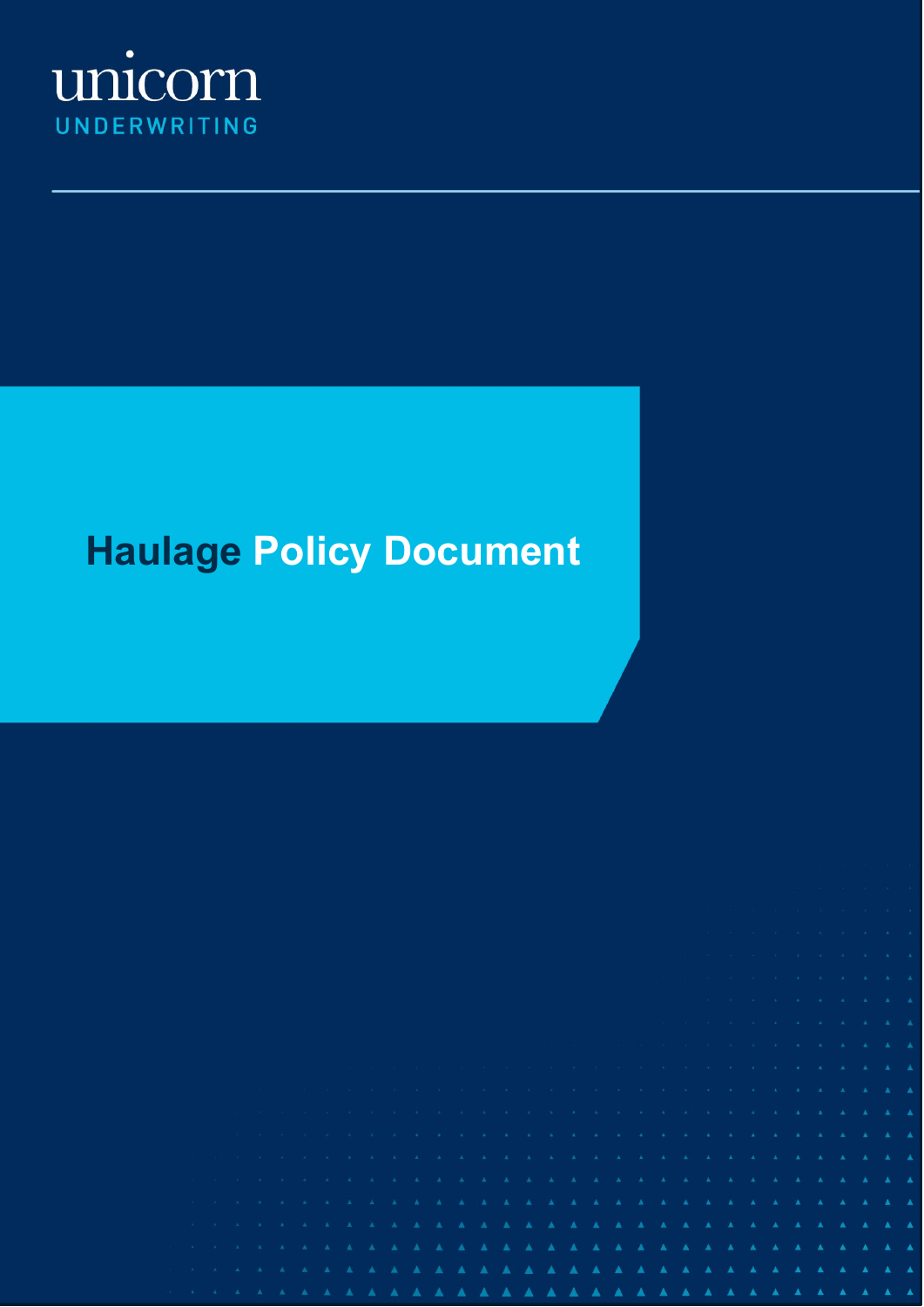# **Motor Fleet Policy - Haulage**

This Policy is a contract between Us (Unicorn Underwriting Limited) on behalf of Berkshire Hathaway International Insurance Limited and You the Policyholder.

You or Your insurance adviser have supplied information and/or completed and signed a statement of fact which has been relied on by Us and forms the basis of this contract of insurance. We will provide insurance against any such liability loss or damage that may occur and is directly sustained in connection with the Insured Vehicle described in the Schedule in accordance with the terms exceptions and conditions set out in this Policy or any Endorsements shown in the Schedule during any Period of Insurance for which You have paid or agreed to pay the premium.

The Policy, Schedule and Certificate of Motor Insurance must be read together as one contract.

You must notify Us immediately of any changes which may affect the risk. Failure to do so could result in the contract of insurance NOT being valid.

Jon Bryant Underwriting Director

Unicorn Underwriting is authorised and regulated by the Financial Conduct Authority FRN474137. This Policy is underwritten byBerkshire Hathaway International Insurance Limited, 4th Floor, 8 Fenchurch Place, London, EC3M 4AJ. Berkshire Hathaway International Insurance Limited is authorised by the Prudential Regulation Authority and regulated by the Financial Conduct Authority and the Prudential Regulation Authority FRN 202967. Berkshire Hathaway International Insurance Limited is a member of the Motor Insurers' Bureau.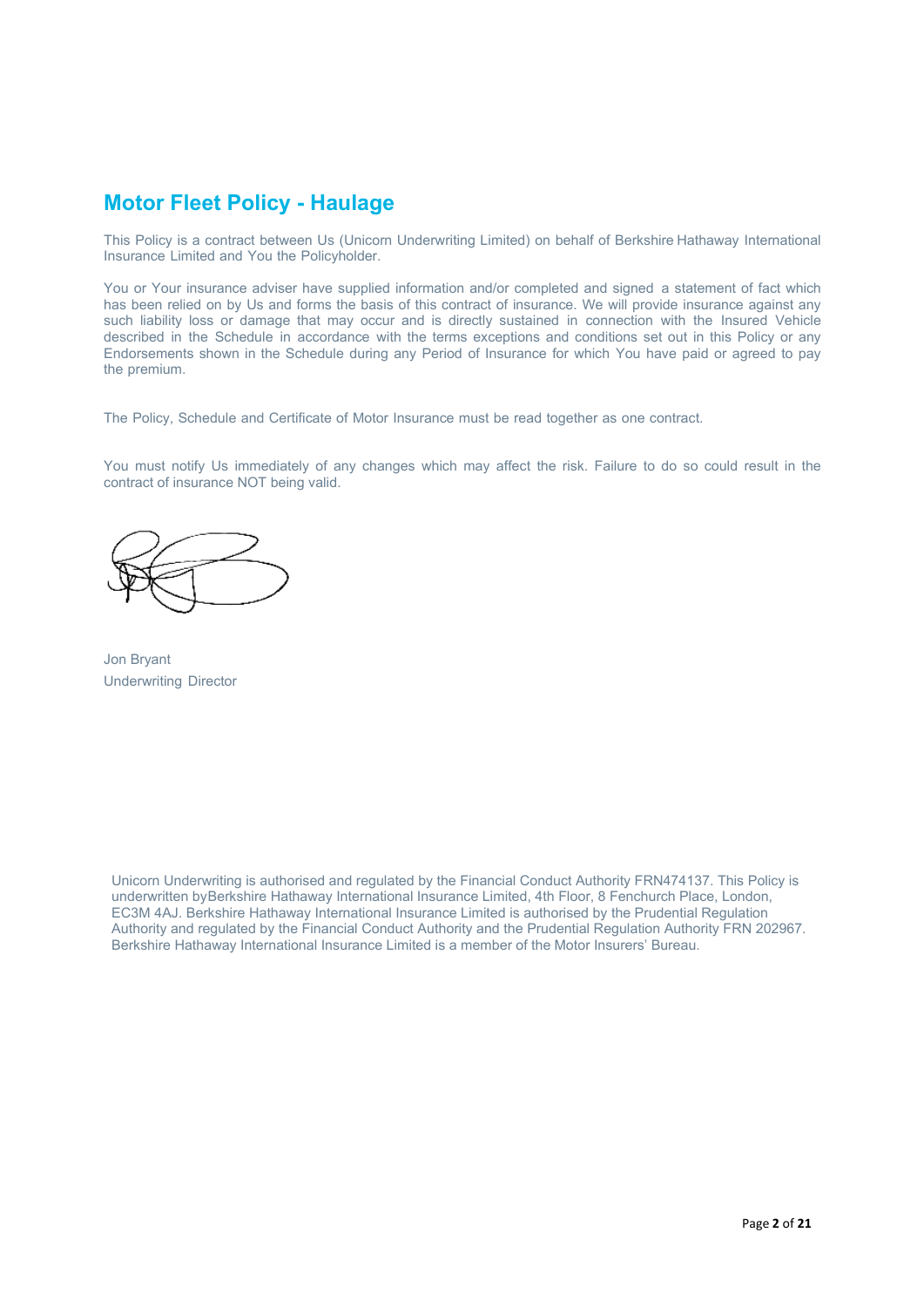**Important Notice: Please read this Policy together with the Schedule, Certificate of Motor Insurance and any Endorsements to ensure that it is in accordance with Your requirements and that You understand its terms and conditions.**

**You should contact Your insurance adviser immediately if You have any queries relating to Your cover.**

**Please Note:** Your attention is drawn to the following;

**Market Value:** The maximum amount payable under Section 2 for any one incident shall not exceed the Market Value (as defined in the Policy) of the Insured Vehicle immediately prior to such loss or damage or Your last declared estimate of value of the Insured Vehicle (where appropriate) whichever is the lower amount.

**Keys:** If You leave Your Insured Vehicle unlocked or the keys in the Insured Vehicle and it is lost, stolen or damaged by theft or attempted theft, Policy cover will not operate other than where the vehicle is being used as a tool of trade and is in clear line of sight of the driver or operative.

**Drivers:** It is Your responsibility to ensure that all drivers of Your vehicle hold a valid driving licence of the class required to drive Your vehicle. Failure to do so may invalidate Your cover.

#### **Cancellation Charges:**

You may cancel the Policy at any time by giving written instructions to Us and provided noclaim has arisen during the current period of insurance You will be entitled to a return of the premium, subject to a cancellation charge which is based on Our short period charges asindicated below. As Your insurance premium comprises a number of factors, some of thesewill be chargeable in full, meaning that You will not receive a pro rata return of premium. Short period charges will be payable as follows:

| <b>Period not exceeding</b>  | <b>Proportion of Annual Premium Payable</b> |
|------------------------------|---------------------------------------------|
|                              |                                             |
| <b>Three Months</b>          | <b>40%</b>                                  |
| <b>Four Months</b>           | 50%                                         |
| <b>Five Months</b>           | 60%                                         |
| <b>Six Months</b>            | <b>70%</b>                                  |
| <b>Seven Months</b>          | 80%                                         |
| <b>Eight Months or above</b> | <b>Full Annual Premium Payable</b>          |

**We may cancel the Policy by sending You seven (7) days' notice by registered post to Your last known address and in the case of Northern Ireland to the Department of the Environment for Northern Ireland and in such event will return to You the premium less a pro-rata charge for the period the Policy has been in force.**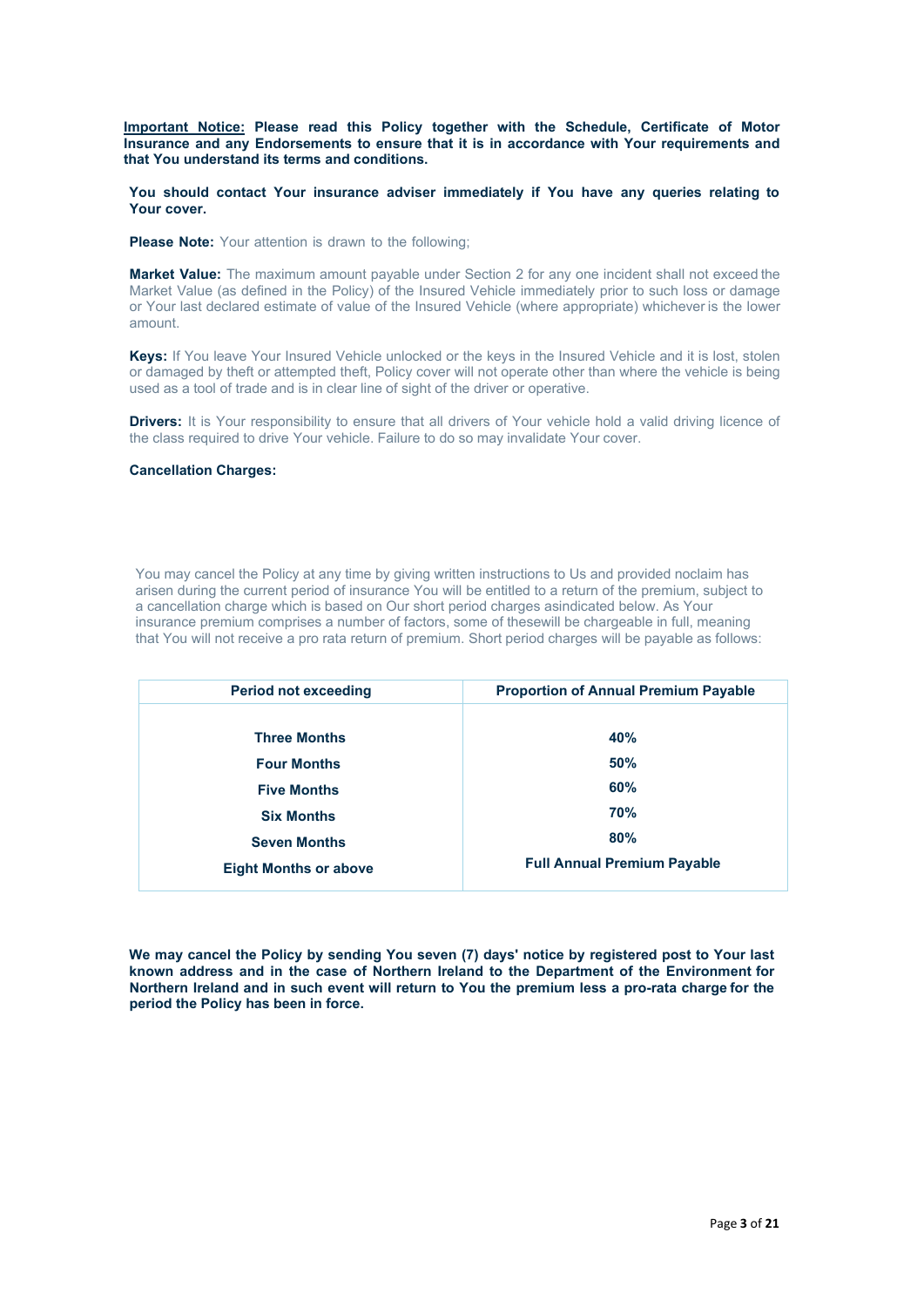### **Data Protection:**

#### **Personal information**

Your insurance cover includes cover for individuals who are either insureds, insured persons or beneficiaries under the policy (individual insureds). We and other insurance market participants collect and use relevant information about individual insureds to provide you with your insurance cover and to meet our legal obligations. This information includes individual insured's details such as their name, address and contact details and any other information that we collect about them in connection with your insurance cover or in connection with claims under this Policy. This information may include more sensitive details such as information about individual's health and criminal convictions. We will process individuals' details, as well as any other personal information you provide to us in respect of your insurance cover, in accordance with our privacy notice(s) <http://www.unicornuw.com/privacy> and applicable data protection laws.

#### **Information notices**

To enable us to use individual insureds' details in accordance with applicable data protection laws, you need to provide those individuals with a Data Protection disclosure giving them information about how we will use their details in connection with your insurance cover.

### **Minimisation and notification**

We will use only the personal information we need in order to effect your insurance cover. To help us achieve this, you should only provide us with information about individuals when asked to from time to time. You must promptly notify us if an individual contacts you about how we use their personal details in relation to your insurance cover so that we can deal with their queries.

Please contact: Unicorn Underwriting 22 Bishopsgate London EC2N 4BQ Telephone: +44 (0)20 7469 0100

**Fraud Prevention, Detection and Claims History:** Unicorn Underwriting Limited and its claims handling partner pass information to the Claims and Underwriting Exchange register, run by Insurance Database Services Ltd (IDS Ltd) and the Motor Insurance Anti-Fraud and Theft Register, run by the Association of British Insurers **(ABI).** The purpose of this is to help us to check information provided and also to prevent fraudulent claims. When We deal with Your request for insurance, We may search these registers. Under the conditions of Your insurance, You must tell Us about any incident (such as an accident or theft) which may give raise to a claim. When You tell us about an incident, We will pass information relating to it to the registers.

We may seek information from other insurers and information agencies to check the information You may have supplied and We may provide the information You have supplied to other insurers for the same purpose.

If false or inaccurate information is provided and fraud is identified, details will be passed to fraud prevention agencies. Law enforcement agencies may access and use this information. We and other organisations may also access and use this information to prevent fraud and money laundering, for example, when:

- Checking details on applications for credit and credit related or other facilities
- Managing credit and credit related accounts or facilities
- Recovering debt
- Checking details on proposals and claims for all types of insurance
- Checking details of job applicants and employees.

We and other organisations may access and use the information recorded by fraud preventionagencies from other countries.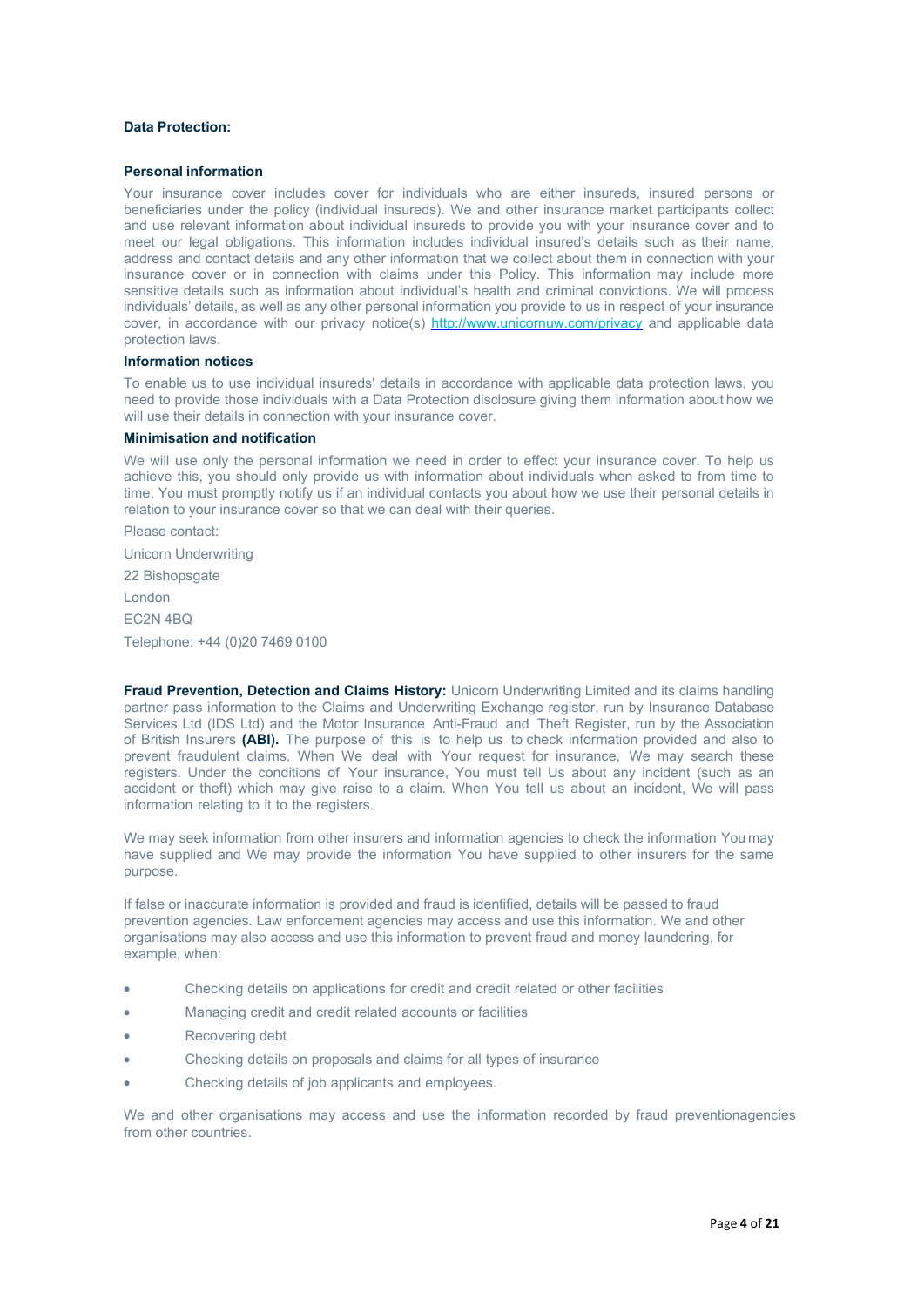**Motor Insurance Database:** Your policy details will be added to the Motor Insurance Database ("MID") managed by the Motor Insurers' Bureau ("MIB"). MID and the data stored on it may be used by certain statutory and/or authorised bodies including the Police, the DVLA, the DVLNI, the Insurance Fraud Bureau and other bodies permitted by law or regulation for purposes not limited to,but including:

- Electronic Vehicle Licensing;
- Continuous Insurance Enforcement;
- Law enforcement (prevention, detection apprehension and or prosecution of offenders);
- The provision of government services and or other services aimed at reducing the level and incidence of uninsured driving.

If You are involved in a road traffic accident (either in the UK, the EEA or certain other territories), other insurers and the MIB may search the MID to obtain relevant policy information.

Persons (including their representatives) pursuing a valid claim in respect of a road traffic accident (including citizens of other countries) may also obtain relevant information which is held on the MID.

It is vital that the MID holds Your correct registration number. If it is incorrectly shown on the MID You are at risk of having Your vehicle seized by the Police. You can check that Your correct registration number details are shown on the **MID** at [www.askmid.com.](http://www.askmid.com/)

You can ask Us for more information about this or visit the MIB Website at [www.mib.org.uk.](http://www.mib.org.uk/)

You should show this notice to anyone insured to drive the vehicle(s) covered under this Policy.

**Insured Vehicle:** Any additional vehicle or change of vehicle must be notified to us as required by the Policy and for inclusion on the Motor Insurance Database. Failure to do so may invalidate Yourcover.

**Law and Jurisdiction:** Unless it has been agreed otherwise between both parties, the language of the Policy and all communications relating to it will be in English and this contract of insurance will be governed by the law of England and Wales and any disputes arising in connection with this insurance will be submitted to the exclusive jurisdiction of the English courts.

**Financial Services Compensation Scheme:** If Berkshire Hathaway International Insurance Limited is unable to meet its liabilities You may be entitled to compensation under the Financial Services Compensation Scheme (FSCS). Further information about compensation scheme arrangements is available at [www.fscs.org.uk](http://www.fscs.org.uk/) or by phoning the FSCS on 0800678 1100.

**How to make a Claim:** Claims handling services are provided in partnership with Our service provider, Gallagher Bassett (GB). If You need to make a claim (including for a broken or damaged windscreen or glass) You can call GB's dedicated claims helpline number 0333 700 8029.

Do not admit that You are responsible, or make any offer, promise or payment without written permission from us. Follow the procedures below:

- Send Us written details as soon as possible after any accident, injury, loss or damage.
- Send Us, unanswered, any letter or other communication as soon as You receive it from anyone else involved.
- Immediately inform Us of any prosecution, coroner's inquest or fatal accident inquiry involving any person covered by this insurance.
- Provide Us with all the information and assistance We require.

**In accordance with General Condition 3, if You make any claim which is false, fraudulent or exaggerated We have the right to:**

- **Refuse to pay the claim, or pay a reduced amount**
- **Cancel this Policy and withhold any premium due to You**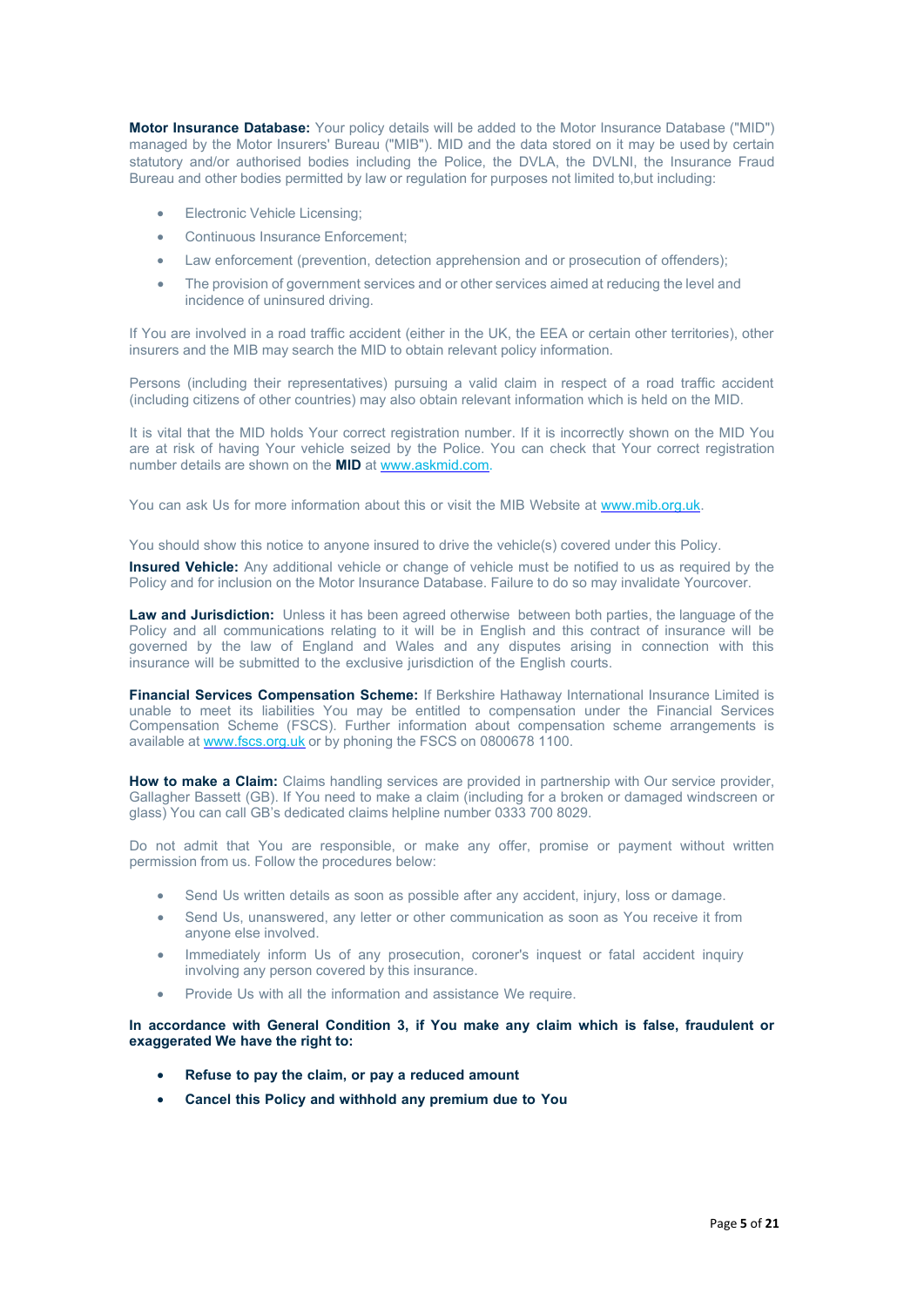# **Definitions**

**The Insurer / We / Us / Our / Company:** Unicorn Underwriting Limited on behalf of Berkshire Hathaway International Insurance Limited

**Insured / Policyholder / You / Your:** The person or party named in the Schedule and the Certificate of Motor Insurance

**Policy:** This document including the Schedule, Certificate of Motor Insurance and any Endorsements which provide details of the Insured and the insurance cover.

**Schedule:** The document containing specific details of the Insured and insurance cover relating to this Policy.

**Period of Insurance:** The duration of the Policy as shown in the Schedule and Certificate of Motor **Insurance** 

**Endorsement:** A change of or amendment to the terms of this insurance which is attached to the Policy and activated by the Schedule.

**Insured Vehicle:** Any motor vehicle (including any Private Car) mentioned by description or registration mark on the Certificate of Motor Insurance and in the Schedule. To ensure that the cover provided under the Policy is fully operative, any addition or change of vehicles must be notified as required by the terms of the policy, and in compliance with the requirements of the Motor Insurers' Bureau. Failure to comply could lead to the vehicle not being fully insured.

**Private Car:** Any private passenger carrying vehicle with less than eight passenger seats.

**Accessories:** All accessories to the Insured Vehicle forming an integral part of the vehicle including radios, other entertainment and communications equipment connected to a power source within the vehicle, permanently fitted satellite navigation equipment as supplied by the vehicle manufacturers as standard, permanently fitted vehicle tracking systems and safety cameras.

**Certificate of Motor Insurance:** The document required by the relevant road traffic legislation to certify the existence of the minimum compulsory insurance and which describes the Insured Vehicle, who may drive and the purpose for which the Insured Vehicle may and may not be used.

**Market Value:** The cost of replacing the Insured Vehicle with a vehicle of similar make, model, age, mileage and condition immediately preceding the time of the loss or damage or Your last declared estimate of value of the Insured Vehicle (where appropriate) whichever is the lower amount.

**Excess:** The first part of any claim for which You are responsible. If more than one Insured Vehicle is involved in the same accident or claim, the excess shall apply to each vehicle separately.

**Trailer:** Any articulated or semi-trailer primarily constructed to be towed by a motor vehicle.

**Terrorism:** The use or threat of action where:

1.

- (a) the action falls within subsection 2. below
- (b) the use or threat is intended to influence any government and/or to put the public or any section of the public in fear
- (c) the use or threat of any person or persons whether acting alone or inconnection with any organisation(s) or government(s) and
- (d) the use or threat is committed for political, religious, ideological or similar purposes.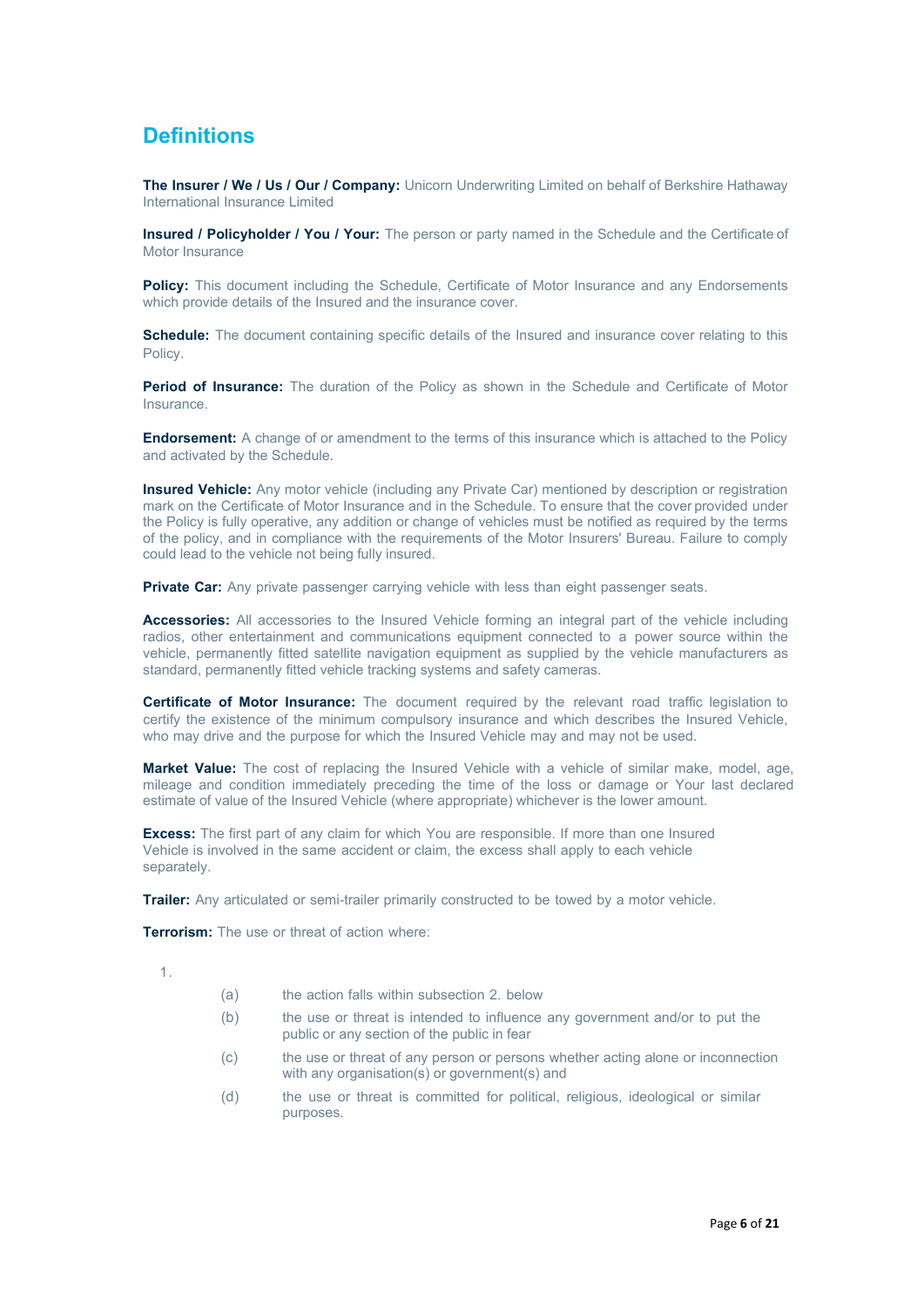- 2. The action falls within this subsection if it:
	- (a) involves the use of force or violence against a person or persons
	- (b) involves damage to property
	- (c) endangers a person's life other than that of the person committing the action
	- (d) creates a risk to the health or safety of the public or a section of the publicor
	- (e) is designed to interfere with or to disrupt an electronic system.
- 3. The use or threat of action falling within subsection 2) which involves the use of firearms or explosives is terrorism whether or not subsection  $1)(b)$  is satisfied.
- 4. In this section:
	- (a) "action" includes action outside the United Kingdom
	- (b) a reference to any person or to property is a reference to any person or to property wherever situated
	- (c) a reference to the public includes a reference to the public of a country otherthan the United Kingdom and
	- (d) "any government" means the government of the United Kingdom or of a partof the United Kingdom or of a country other than the United Kingdom
- 5. A reference to action taken for the purposes of terrorism includes a reference to action taken for the benefit of a proscribed organisation.

Generally: Any reference to any statute or regulation is to that statute or regulation as updated or reenacted from time to time; where used in this Policy the expression "including" means "including without limitation".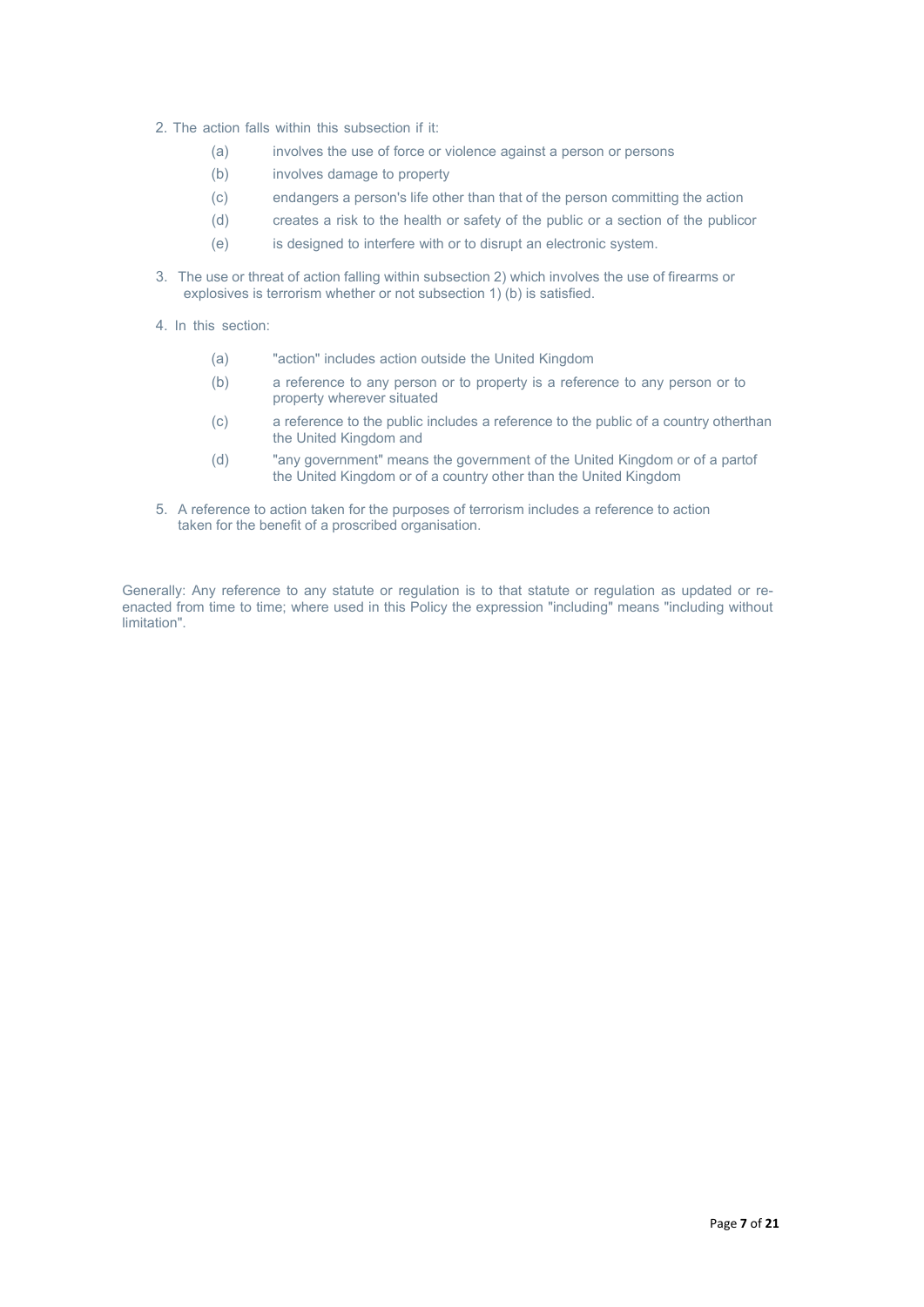# **Cover Provided**

The cover provided by this Policy is shown in the current Schedule and determines which of thefollowing Sections of this Policy apply

| Comprehensive:              | All Sections                                                                                                    |
|-----------------------------|-----------------------------------------------------------------------------------------------------------------|
| Third Party Fire and Theft: | Sections 1, 2, (but limited to loss or damage solely in respect of<br>fire, theft or attempted theft), 4 and 8. |
| Third Party Only:           | Sections 1, 4 and 8.                                                                                            |
| Laid Up:                    | Section 2 but limited to loss or damage solely in respect of fire.<br>theft or attempted theft.                 |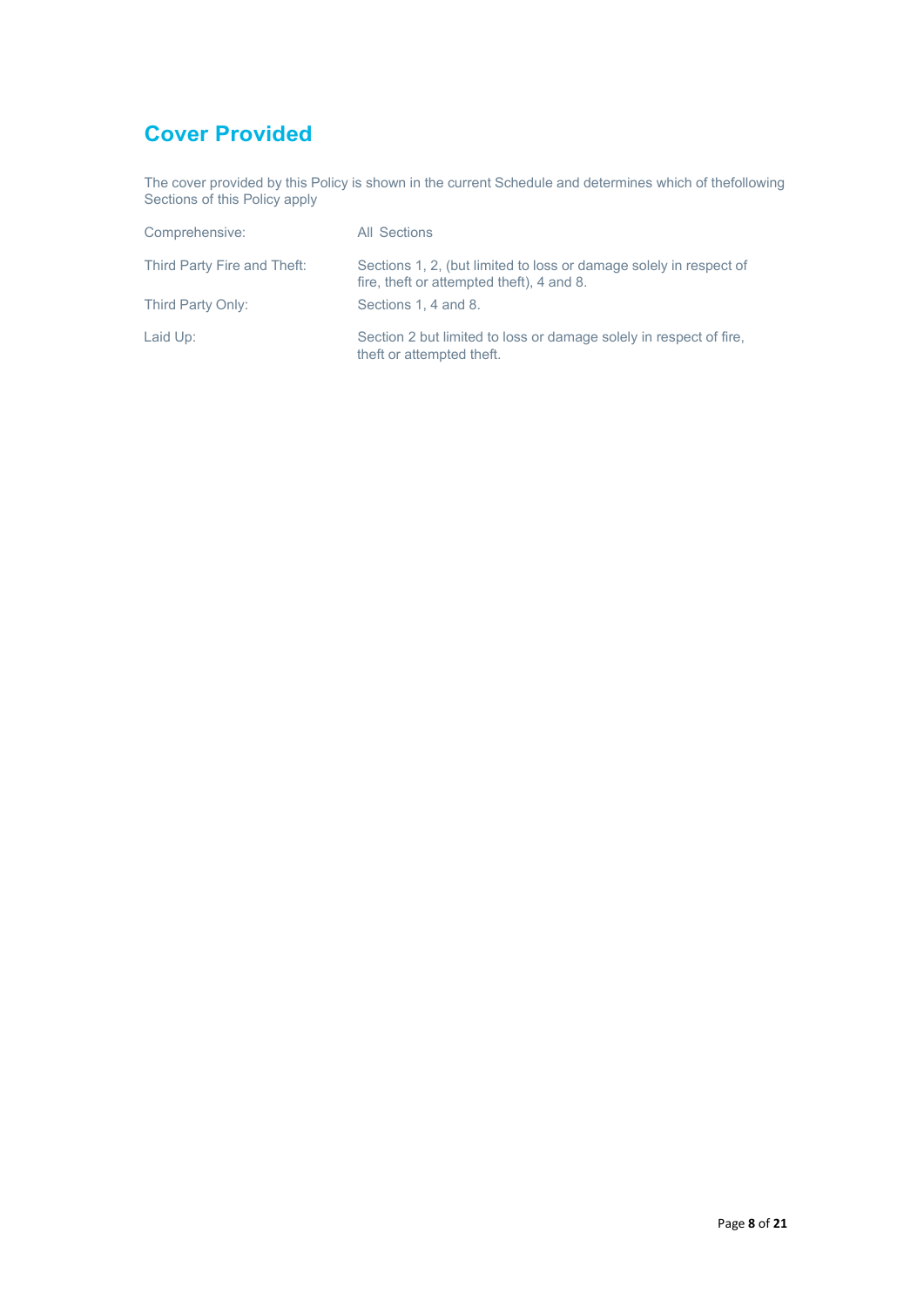### **Liability to Third Parties**

We will insure You in respect of all sums which You become legally liable to pay in respect of:

- death of or bodily injury to any person
- damage to property not the property of the Insured

Arising out of an accident in connection with:

- the Insured Vehicle
- the loading or unloading of the Insured Vehicle by the driver of the Insured Vehicle or other person(s) authorised by the Insured except where such loading and unloading is being undertaken outside the limits of the road or other relevant public place.

**Limit of Liability:** Our liability in respect of damage to property not the property of the Insured including all consequences of that damage, which results from an accident or series of accidents arising out of one event, shall be limited to:

- i. £25,000,000 in respect of any Private Car including costs. The maximum the Underwriters will pay for damages shall be £20,000,000
- ii. £5,000,000 in respect of any other Insured Vehicle.

These limits will be amended as necessary to meet the requirements of any compulsory motor insurance regulations in any country in which the event giving rise to a claim occurs.

**Legal Costs and Expenses:** In respect of any event which may be the subject of indemnity under this Section We may pay at Our discretion:

- solicitors' fees for representation at a Coroner's Inquest or Fatal Accident inquiry
- the cost of legal services for defending a charge of manslaughter or causing death by dangerous driving
- the cost of defending the Insured against any charge brought under The Corporate Manslaughter and Corporate Homicide Act 2007, up to a maximum sum of £5,000,000 in respect of any one incident for which indemnity is provided under this Policy
- any other reasonable costs or expenses incurred in connection with an incident which may give rise to a claim under this Section.

Where costs apply to both bodily injury and damage to property the costs will be allocated in the same proportions as the damages of each element represents to the total damages.

We retain the right to appoint a solicitor of Our choice with regard to any of the above.

**Indemnity to Other Persons:** We will also treat as insured under this Section:

- any person permitted to drive on the effective Certificate of Motor Insurance while driving the Insured Vehicle on the Insured's reasonable instruction or with the Insured's permission
- at the request of the Insured any person other than the driver travelling in or entering or leaving the Insured Vehicle
- in the event of the death of any person entitled to indemnity under this Section that person's legal personal representatives
- the owner of any Insured Vehicle loaned or hired to the Insured
- any person with whom the Insured has entered into a contract ('the Principal') provided that:
	- (a) the Insured shall have arranged with the Principal for the conduct of all claims tobe vested in The Company
	- (b) the Company will not be liable in respect of death bodily injury or damage arisingfrom the negligence of anyone other than the Insured or an employee of the Insured
	- (c) the Principal is not entitled to indemnity under any other policy
	- (d) the Principal observes and is bound by the terms conditions and exceptions of this Policy.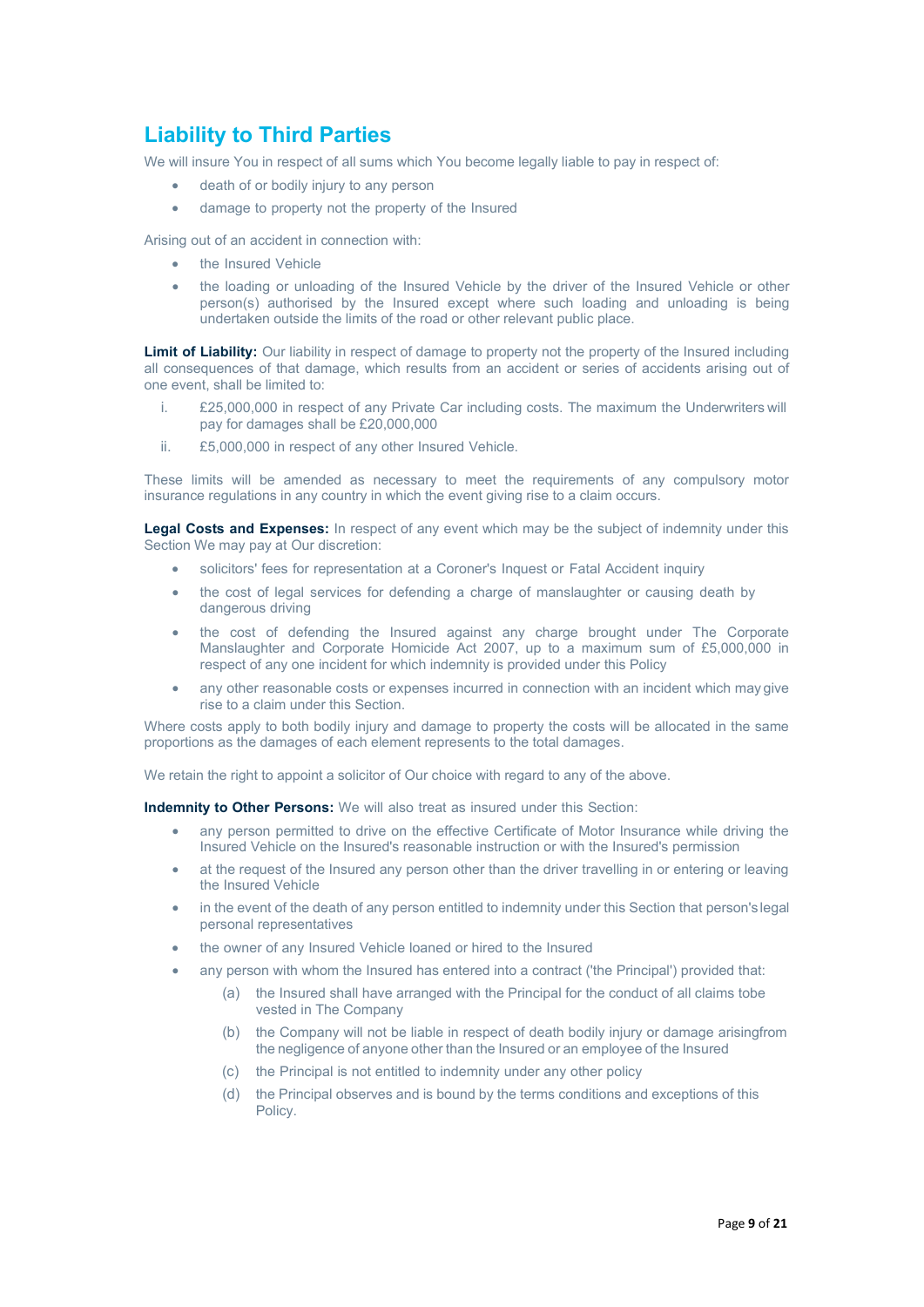**Cross Liability:** If this Policy is issued in the name of more than one party the cover provided by this Section shall apply as if separate Policies had been issued to each of the parties jointly named as the Insured but Our total liability for all claims shall not exceed the Limit of Liability stated in this Policy.

**Contingent Liability:** We will insure You and no other person in the terms of this Section whilst any of Your employees is using a vehicle other than an Insured Vehicle on the Your business. We will not be liable:

- if there is any other insurance covering the same liability
- for loss or damage to such vehicle.

**Emergency Treatment:** We will insure You in respect of liability for emergency treatment fees (as defined by the Road Traffic Act 1988) arising out of an accident in connection with the Insured Vehicle.

**Unauthorised Movement of Third Party Vehicles:** We will insure You in the terms of this Section in respect of the movement without the consent of the owner of any vehicle which does not belong to You by Your employee to allow legitimate passage of the Insured Vehicle during the course of Your business.

**Unauthorised Use:** We will set aside General Exception 1 and insure You and no other person in the terms of this Section whilst the Insured Vehicle is being driven without Your consent by any of Your employees.

**Towing Disabled Vehicles:** We will insure You under the terms of Section 1 whilst the InsuredVehicle is being used for the purpose of towing one mechanically disabled vehicle provided that:

- the vehicle is not towed for reward
- We will not be liable in respect of damage to the towed vehicle or property being conveyedin or on such vehicle.

**Exceptions to Section 1:** We will not be liable:

- to indemnify any person driving unless that person holds a valid licence to drive the Insured Vehicle or has held and is not disqualified from holding such a licence except where the Insured Vehicle is being driven under circumstances where a licence is not required by law
- under this Section in respect of death or bodily injury to the person driving or in charge for the purpose of driving the Insured Vehicle
- for loss or damage to the Insured Vehicle or any Trailer or disabled mechanically propelled vehicle attached to it or for loss of or damage to property belonging to or in the custody and control of the Insured or the person driving the Insured Vehicle
- for death of or bodily injury to any person arising out of or in the course of their employment by the Insured except as is necessary to meet the requirements of any road traffic legislation
- where any person has committed any deliberate or intentional criminal act
- In respect of loss or damage to
	- 1. any premises belonging to or occupied by You or by the person driving the Insured Vehicle
	- 2. any other property owned by You or in Your custody and control or owned by or inthe custody and control of the person driving the Insured Vehicle
	- 3. any property or load being conveyed by the Insured Vehicle or any Trailer ownedby You or Your care custody and control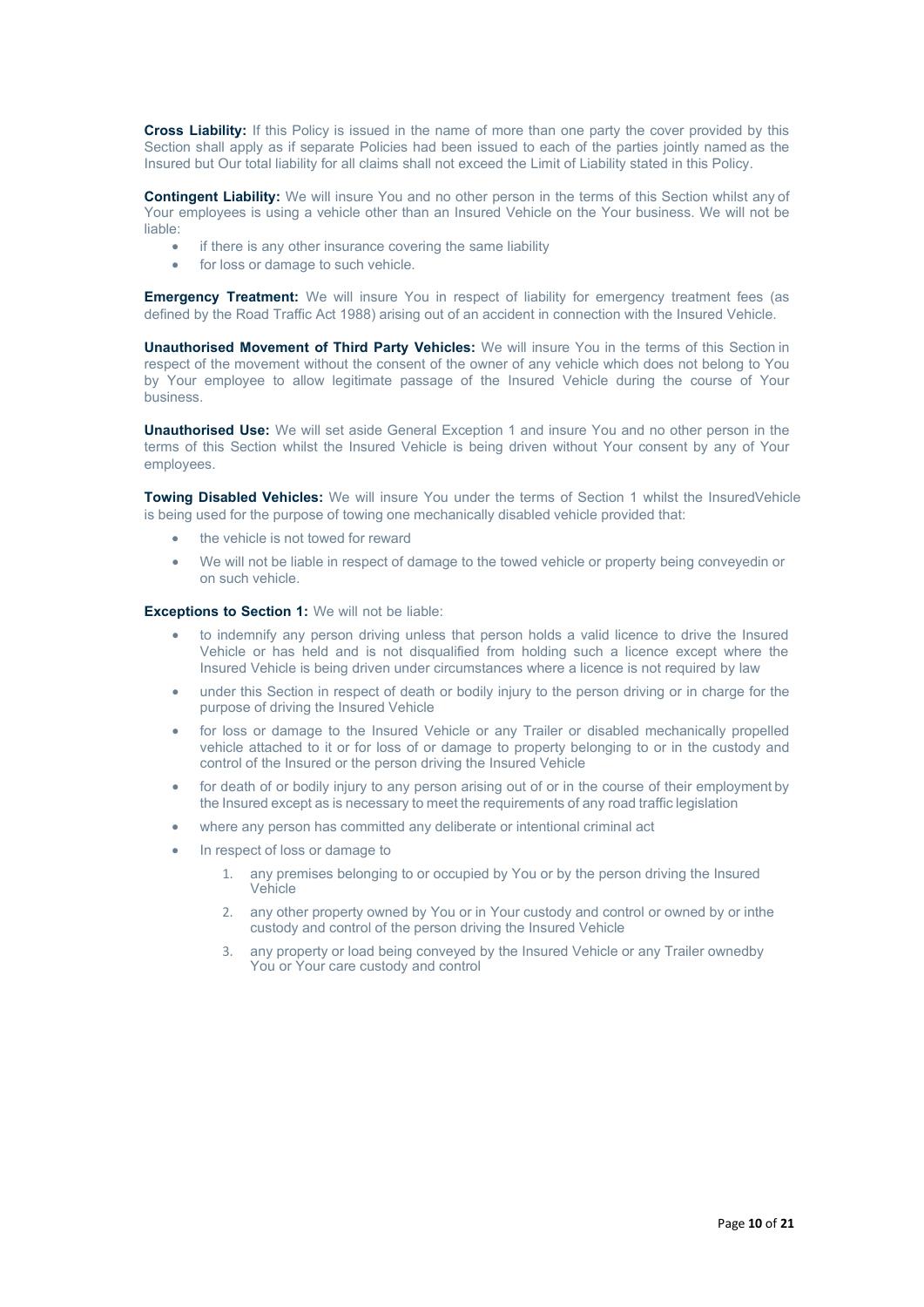# **Section 2 - Loss of or Damage to the Insured Vehicle**

We will insure You against loss of or damage to the Insured Vehicle (including its Accessories and spareparts) caused by:

- accidental means including malicious damage by any person other than You or any person(s) acting under Your direction or instruction
- $f$ ire
- theft or attempted theft

by at Our own option repairing or replacing the Insured Vehicle or paying the amount of the loss or damage.

**Claims Settlement:** The maximum amount We will pay in respect of loss or damage to the Insured Vehicle shall be the Market Value of the Insured Vehicle immediately prior to the time of such loss or damage or Your last declared estimate of value of the Insured Vehicle (where appropriate) whichever is the lower amount. If to Our knowledge the Insured Vehicle is the subject of a leasing or contract hire agreement suchpayment shall be made to the owner described therein whose receipt shall be a full and final discharge to Us in respect of such loss or damage.

If to our knowledge the vehicle is the subject of a Hire Purchase agreement we shall settle any outstanding amount owed under the Hire Purchase agreement and return any residual amount to the policyholder other than where there is separate insurance in force which affords this protectionto the policyholder.

**Replacement Parts:** We may at our option fit replacement parts which are not supplied by the original manufacturer of the Insured Vehicle but which are of the same standard.

**Excess Clause:** We will not be liable for the amount of the Excess shown in the Schedule.

**Young and inexperienced drivers' Excess:** If the Insured Vehicle is being driven by, or is for the purpose of driving in the care, custody and control of any driver who:

- is aged 17 21 additional £1,000 Excess to apply
- is aged 22 24 years of age additional £500 Excess to apply
- has less than 24 months continuous driving experience under a full licence applicable to the Insured Vehicle being driven or who holds a provisional licence – additional £500 Excess to apply

The above amounts are in **addition** to any other Excess shown in the Schedule.

**Recovery and Redelivery:** If the Insured Vehicle cannot be driven as a result of loss or damage insured under this Policy We will bear the reasonable cost of protection and removal to the nearest competent repairers. We will also pay the reasonable cost of redelivering the Insured Vehicle to You after the repair of such loss or damage to Your chosen address in the United Kingdom.

**Replacement with New Car:** If within 12 months of first registration as new any Private Car which You purchase as new and which You own or which is held by You from new under a hire purchase leasing or contract hire agreement is:

- lost by theft and not recovered within 28 days or
- subject of damage covered under this Policy to the extent that the cost of repairs exceed 50% of the list price (including tax) of the Private Car at the time of such damage

Then setting aside the Claims Settlement provision in this Section, We will with Your consent and that of any other interested party replace the Private Car with a new car of the same manufacture model and specification subject to availability and We will become entitled to possession and ownership of the lost ordamaged car.

If a replacement Private Car of the same manufacture model and specification is not available then the maximum amount We will pay will be the amount shown in the purchase receipt of the Private Car including its Accessories after any applicable discounts but not including the Road Fund Licence or VAT.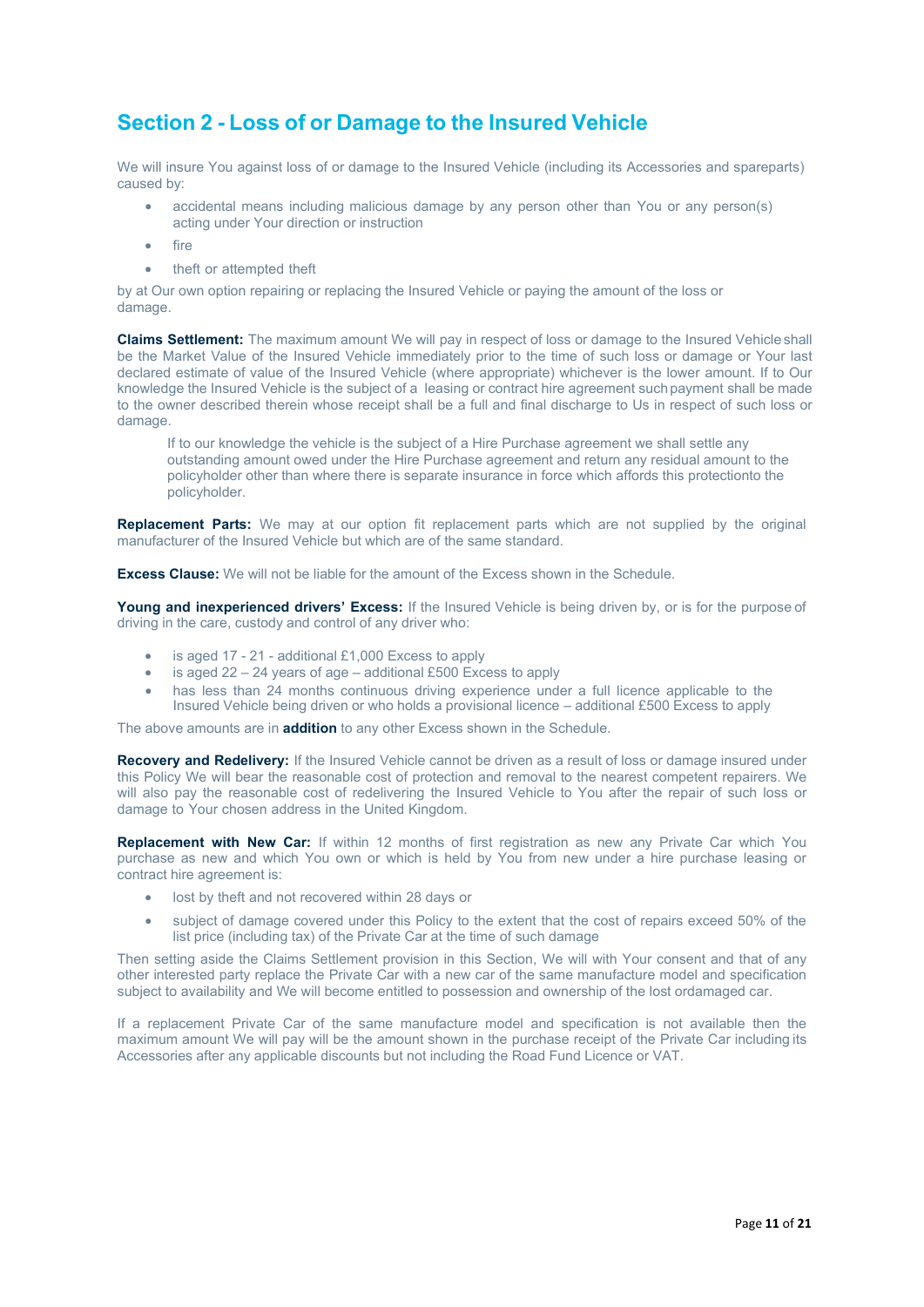**Theft of Keys:** In the event of the theft of the car keys or lock transponder of any Private Car We will payfor the replacement of:

- the door locks and/or boot lock
- the ignition steering lock
- the lock transponder and/or central locking interface

Provided that Our total liability shall be limited to £500 in respect of any one occurrence.

#### **Exceptions to Section 2:** We will not pay for:

- loss of use, depreciation, wear and tear or any part of the cost of repair that leaves the Insured Vehicle in a better condition than before the loss or damage occurred
- any reduction in market value following repair
- mechanical or electrical electronic or computer failures breakdowns or breakages
- mechanical damage arising from the use of incorrect fuel or any fuel or engine oil additive or thecost of removing such fuel or additive
- damage to tyres by the application of brakes or by punctures cuts or bursts
- loss of the Insured Vehicle where possession is obtained by misrepresentation or deception
- any cost in Excess of the manufacturers' last list price at the time of the accident in respect of any part of the Insured Vehicle which is unobtainable or obsolete
- loss or damage of the Insured Vehicle or its contents by theft or attempted theft unless the ignition key has been removed from the Insured Vehicle and the Insured Vehicle is locked and the windows and any sunroof have been secured
- audio visual recording or reproduction equipment and communication equipment permanently fittedto the Insured Vehicle over a limit of £250 (subject to the Excess shown in the Schedule) and not being the manufacturers standard equipment fitted at first registration
- any sums in Excess of £10,000,000 in respect of any one loss or series of losses arising from one event.
- any loss or damage to the Insured Vehicle caused by or arising from the use of tipping equipment or any tipping operation of the vehicle.
- any loss or damage to the Insured Vehicle caused by or arising from the use of loading/unloading apparatus or lifting equipment.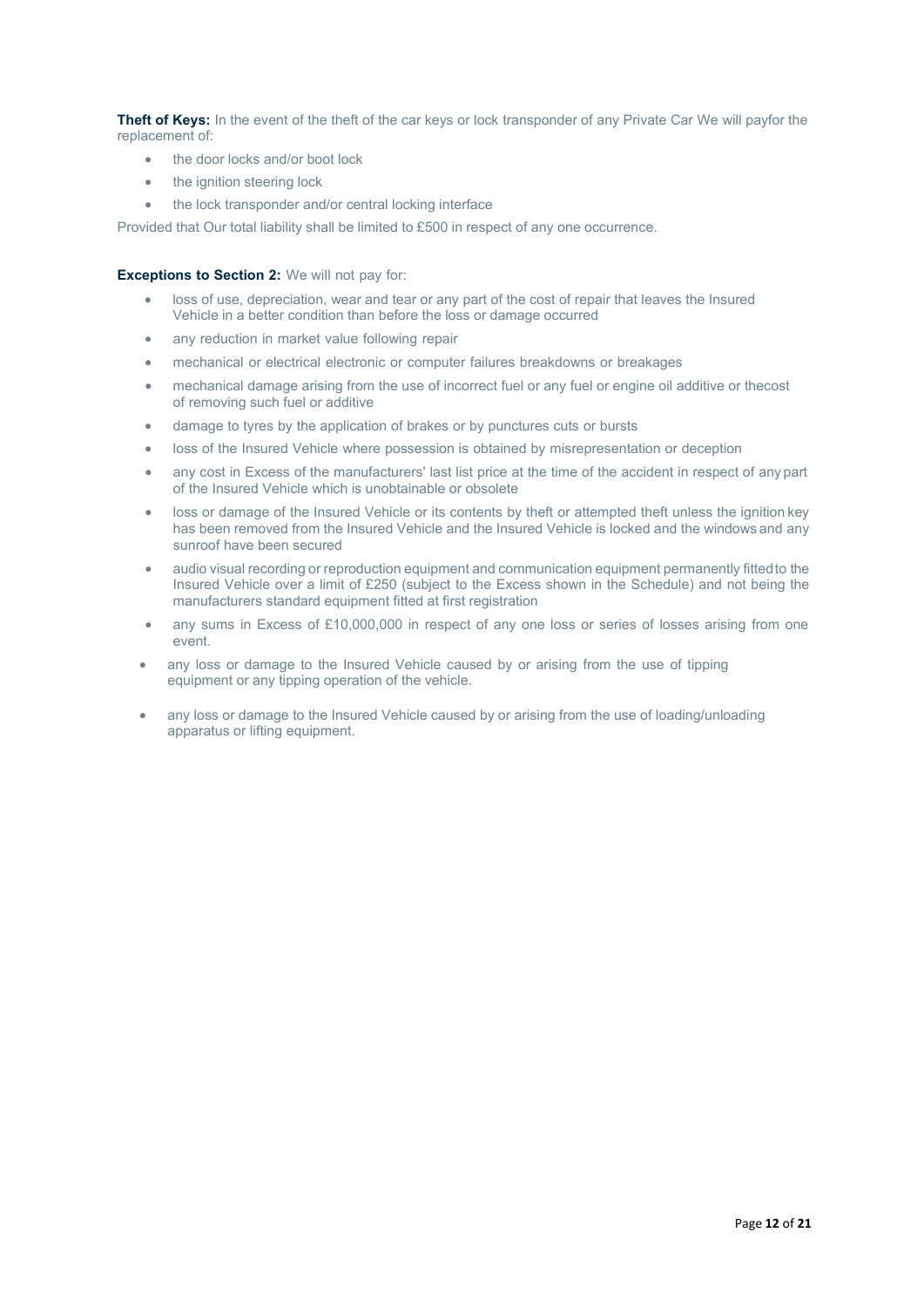### **Section 3 - Windscreen**

We will insure You in respect of breakage of glass in the windscreen or windows or any scratching of the Insured Vehicle's bodywork resulting solely and directly from such breakage. This is subject to the Excess shown in the Schedule. However the Excess shown in the schedule shall NOT apply if the glass is repairedrather than replaced.

# **Section 4 - Trailers**

The cover provided by this Policy as specified in the schedule shall be operative in respect of any

- a) Specified Trailer: any Trailer of which details have been declared to and accepted by Us providedthat the trailer always remains in Your care custody and control and
	- I. where detached such trailer is kept in a secure and protected environment<br>II the trailer is not attached to any vehicle which is not covered under this Po
	- the trailer is not attached to any vehicle which is not covered under this Policy
- b) Unspecified Trailer: any trailer which You own and for which You are legally responsible whilesuch trailer is attached to the Insured Vehicle provided that:
	- I. no cover greater than that applying to the Insured Vehicle shall apply to any Trailer whichis attached to it
	- II. no cover shall apply while the Trailer is attached to any vehicle which is not covered underthis Policy
	- III. no cover applies while the Trailer is detached from the Insured Vehicle

Provided that in respect of both a) and b) above:

- no greater number of trailers is drawn than is permitted by law
- there is no other insurance in force covering the same loss or damage

### **Section 5 - Personal Accident**

In the event of any permitted driver sustaining bodily injury as a result of an accident in direct connectionwith an Insured Vehicle which results within 3 months in:

- death
- permanent loss of sight in one or both eyes
- loss of one or more limbs by physical severance at or above the wrist or ankle

We will pay a maximum of £5,000 to the driver so injured or to that person's legal representative.

This Section does not apply:

- in respect of any person under 17
- in respect of death or bodily injury resulting from contributed to or accelerated by suicide or the abuse of alcohol or drugs.

### **Section 6 - Personal Effects**

We will insure You against loss of or damage to rugs, clothing and personal effects while in or on the Insured Vehicle by fire theft or accidental means or at Your request We will insure the owner of the property so lost or damaged. Provided that Our total liability shall be limited to £250 in respect of any one occurrence.

We will not pay for loss of or damage to:

- money credit or debit cards documents or securities
- audio video or computer discs
- goods or samples being carried in connection with any trade or business
- tools or equipment being carried in connection with any trade or business
- any property within an open top or convertible vehicle unless in a locked boot or compartment
- portable entertainment or communication equipment portable computers including tablets or portable satellite navigation systems.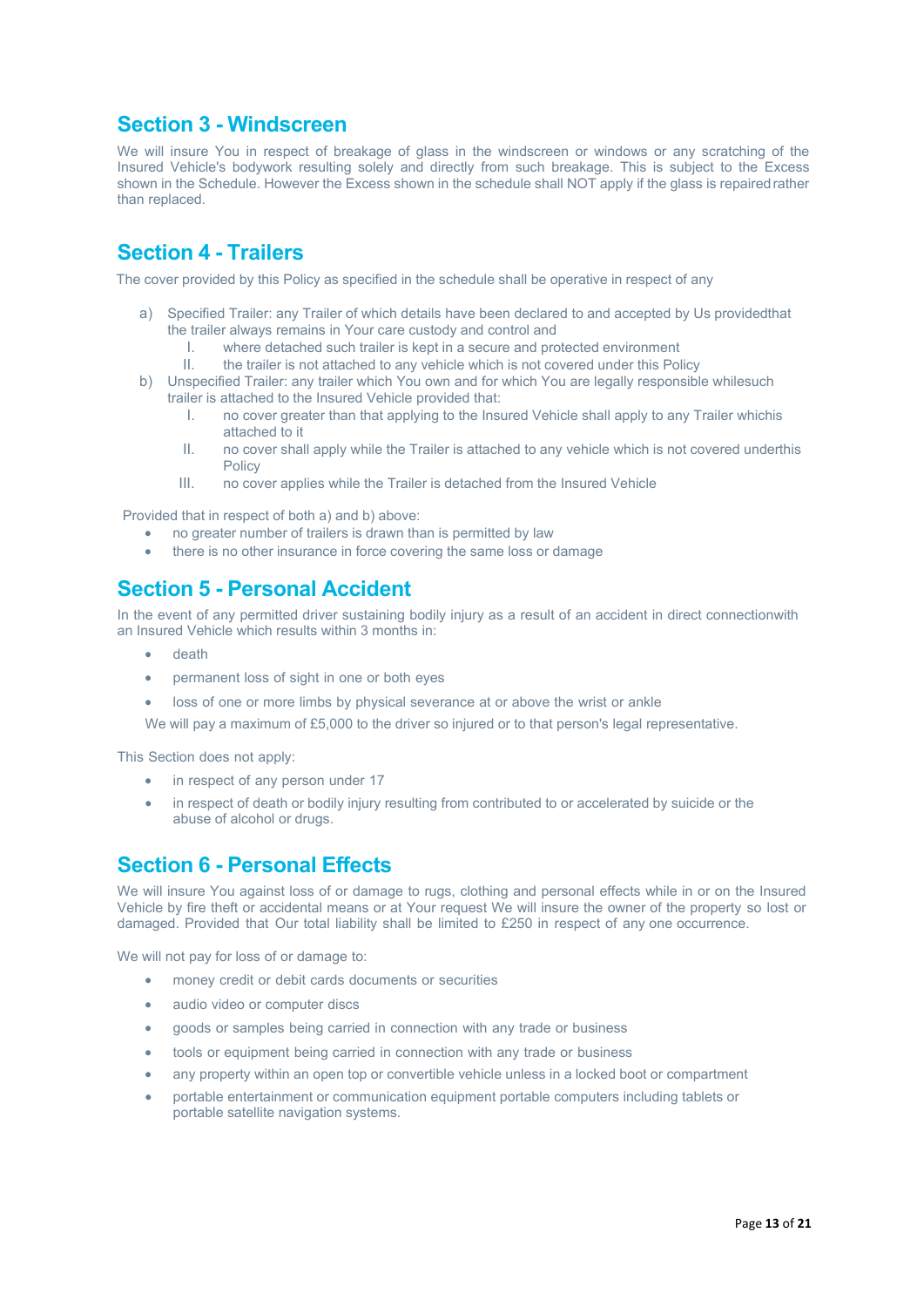### **Section 7 - Medical Expenses**

In the event of any permitted driver of or any passenger in an Insured Vehicle sustaining bodily injury as a result of an accident in direct connection with the Insured Vehicle We will pay to the Insured or at their option to such injured person(s) the medical expenses in connection with such injury up to the sum of £250 in respect of each person injured.

# **Section 8 - Territorial Limits**

The cover provided under this Policy applies in respect of Insured Vehicles registered in the United Kingdom as described in the Certificate of Motor Insurance in respect of accidents occurring:

- in Great Britain Northern Ireland the Isle of Man and the Channel Islands
- in any other country that is a member of the European Union
- in any other country which has made arrangements which meet the insurance conditions of and is approved by the commission of the European Union and for which We have agreed to issue cover
- during transit (including loading and unloading) between such countries by a recognised air, seaor motor-rail route
- in any other country with Our prior agreement and providing any additional premiums have beenpaid.

No cover is provided under this Policy in respect of Insured Vehicles while being driven in The United Statesof America or Canada.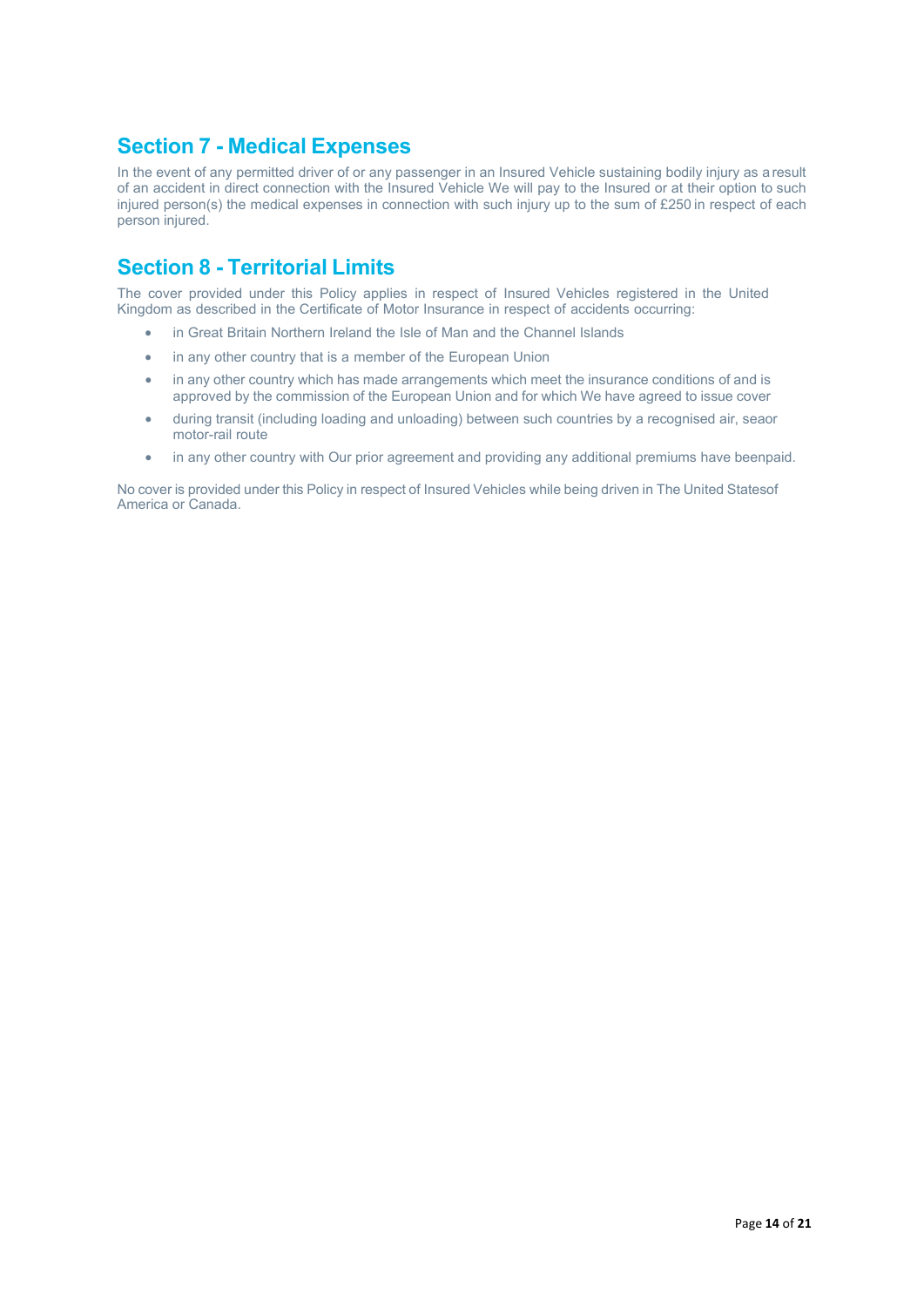# **General Exceptions**

We will **NOT** be liable for:

- 1. any accident injury loss or damage arising out of the Insured Vehicle being:
	- a. used for any purpose not permitted by the effective Certificate of Motor Insurance or the Schedule except while in the custody or control of a motor trader for servicing or repair
	- b. driven by any person not described in the effective Certificate of Motor Insurance or in the Schedule
	- c. driven by any person unless that person has a valid licence to drive the Insured Vehicle or has held and is not disqualified from holding or obtaining such a licence except where the Insured Vehicle is being driven under circumstances where a licence is not required by law.
- 2. any liability which attaches by virtue of an agreement but which would not have attached in the absence of such an agreement.
- 3. loss of or destruction of or damage to any property whatsoever or any loss or expense whatsoever resulting or arising therefrom or any consequential loss or any legal liability of whatsoever nature directly or indirectly caused by or contributed to or arising from:
	- ionising radiation or contamination by radioactivity from any irradiated nuclear fuelor from any nuclear waste from the combustion of nuclear fuel
	- b. the radioactive toxic explosive or other hazardous properties of any explosive nuclear assembly or nuclear component thereof.
- 4. any accident injury loss or damage arising during or in consequence of riot or civil commotion occurring in Northern Ireland or anywhere outside of Great Britain Isle of Man or the Channel Islands.
- 5. any consequence of war invasion act of foreign enemy hostilities (whether war has been declared or not) civil war rebellion revolution insurrection or military or usurped power or Terrorism.
- 6. any accident, injury, loss, damage or liability arising in connection with any vehicle being used "Airside". "Airside" shall mean that part of an aerodrome or airport provided for the take off and landing of aircraft and for the movement of aircraft on the surface aircraft parking aprons including the associated service roads and ground equipment areas and/or those parts of passenger terminals which come within the Customs examination area except as is required by any applicable road traffic legislation.
- 7. liability loss or damage arising out of the operation as a tool of trade of the vehicle or any plant forming part of or attached to the Insured Vehicle.
- 8. any accident injury loss or damage arising out of the Insured Vehicle being used for racing pacemaking reliability trials speed testing or use in connection with motor rallies competitions or trials.
- 9. any person claiming indemnity if that person is entitled to indemnity under any other insurance.
- 10. any loss of use of the Insured Vehicle or any resultant consequential loss.
- 11. any loss damage or liability arising from pollution or contamination howsoever caused any loss damage or liability arising out of any misdelivery (meaning the delivery of goods at a time or place or in a manner not meeting contractual requirements) or any spillage leakage or discharge from the Insured Vehicle howsoever caused.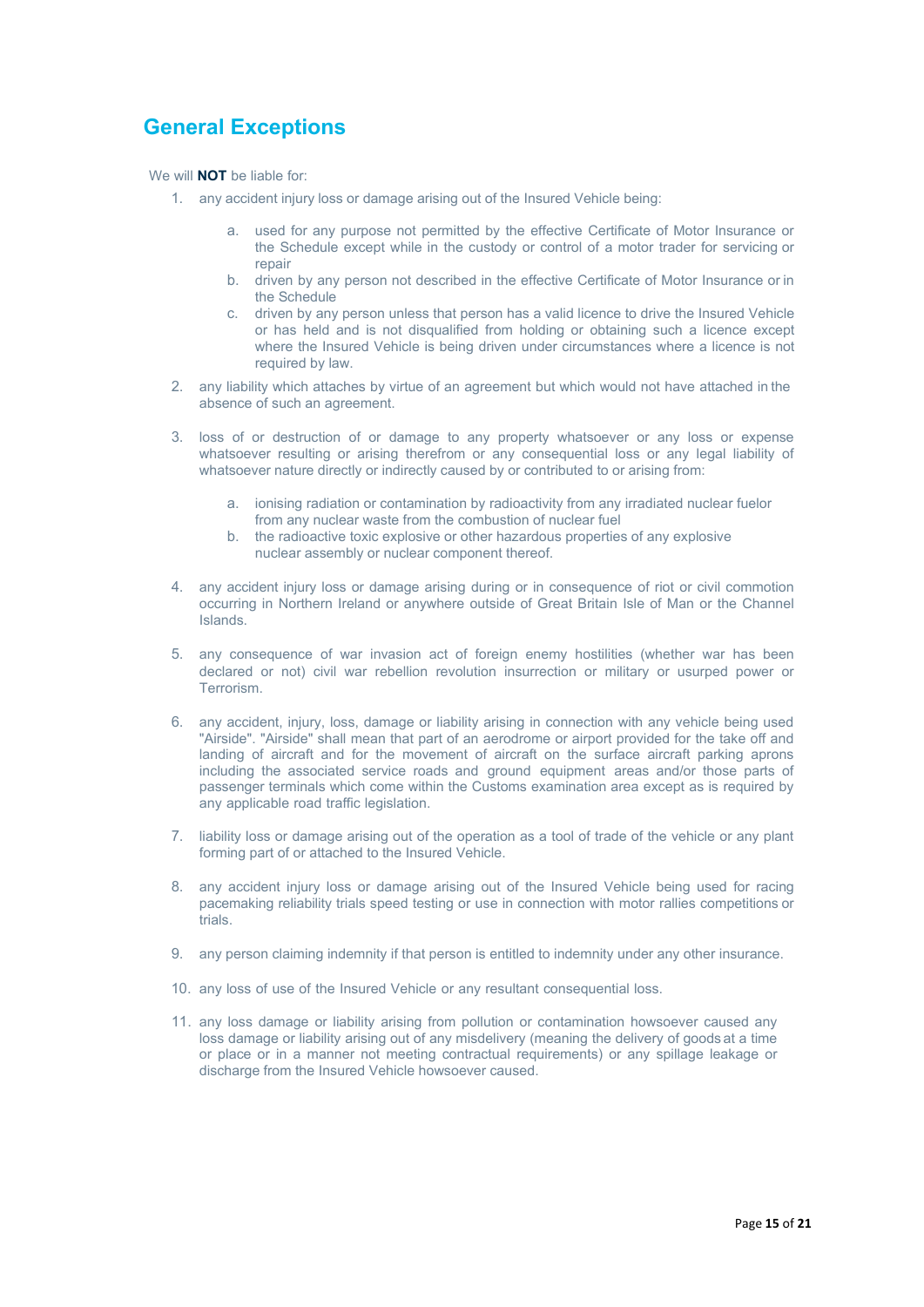- 12. any loss damage or liability whilst the Insured Vehicle is being driven or used for the carriage of explosives chemicals chemical by-products acids or goods of a generally dangerous or inflammable nature.
- 13. any loss damage or liability whilst the Insured Vehicle is being driven or used for conveying a load in Excess of that for which it was constructed or in Excess of the maximum carrying capacity of the Insured Vehicle or while any load is being conveyed in an unsafe condition.
- 14. any intentional damage to property or the death of or injury to any person caused by or incurred with the consent or connivance of the Insured
- 15. any loss damage or liability arising out of the deliberate use of the Insured Vehicle to cause damage to other vehicles or property OR to cause injury to any person or to put anyperson in fear of injury
- 16. any loss damage or liability where the driver is in charge of the Insured Vehicle and as a result is subsequently convicted of a drink or drugs offence. We shall only make paymentsnecessary to satisfy our obligations under the Road Traffic Acts and we reserve the right to recover from you or the driver all sums paid by us (including legal costs) whether in settlement or under a judgement of any claim arising from an accident and any third party claim.
- 17. any fines penalties punitive or exemplary charges
- 18. any claim, loss, expense or liability arising out of or relating to any bacterial, viral, microbial or biological infection causing, anticipated to cause or having been caused by, any mass infection, epidemic or pandemic event(s) or loss(es), including but not limited tothe COVID-19 virus; provided, however, that this exclusion shall not apply to any claim, loss, expense or liability to the extent arising out of a motor vehicle accident.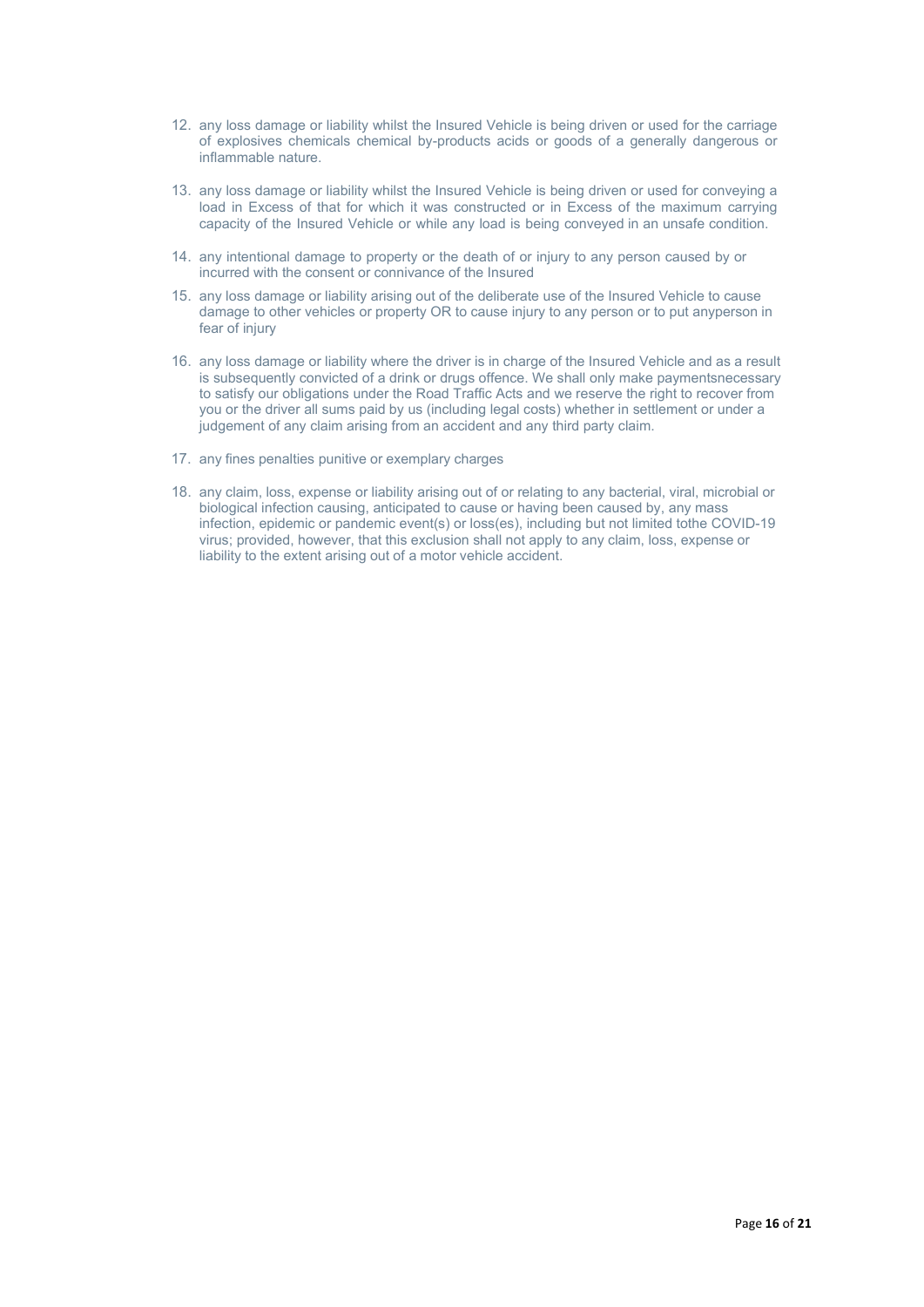# **General Conditions**

1. **Insured's Duty:** We will provide insurance as described in this document provided that You or anyperson claiming to be covered under this Policy observe the terms and conditions at all times.

Under English law, a business insured (i.e. an insured who has bought insurance wholly or mainly for purposes related to their trade, business or profession) has a duty to disclose to the (re)insurer every material circumstance which it knows or ought to know after reasonable search. This is the case before cover is placed, when it is renewed and any time that it is varied. The Policy wording may also provide that this duty continues for the duration of the Policy. A circumstance is material if it would influence a (re)insurer's judgment in determining whether to take the risk and, if so, on what terms. If you are in any doubt whether a circumstance is material we recommend that it should be disclosed. Failure to disclose a material circumstance may entitle a (re)insurer to impose different terms on your cover or proportionately reduce the amount of any claim payable. In some circumstances a (re)insurer will be entitled to avoid the Policy from inception and in this event any claims under the Policy would not be paid.

2. **Claims Procedure:** You or Your legal representative shall give notice to Our notifiable agent, Gallagher Bassett (GB) as soon as is practicable of any accident loss or damage which may be the subject of indemnityunder this Policy with any particulars thereof. All claims should be notified to GB using the dedicated claims helpline number 0333 700 8029.

Every claim form, writ, summons, legal process or other communication relating to a claim shall be forwarded to GB immediately upon receipt.

No admission offer compromise promise payment or indemnity shall be given on Our behalf or of any person claiming to be indemnified without Our written consent and We shall be entitled if We so desire to take over and conduct in Your name or of such person the defence of any claim or to prosecute in Your name or of such person the defence or settlement of any claim for indemnity or damages or otherwise and shall have full discretion in the conduct of any proceedings or in the settlement of any claim and You and such person shall give all such information co-operation and assistance as We may require.

3. **False or Fraudulent Statements:** We have the right to refuse to pay any claim or to terminate this insurance immediately and to withhold any premium if

- a. You make any claim or statement which is false fraudulent or wilfully exaggerated
- b. You provide any information which is forged or falsified

#### 4. **Cancellation**:

We may cancel this Policy by sending seven (7) days' notice by registered post to Your last known address and in the case of Northern Ireland to the Department of the Environment for Northern Ireland and in such event will return to You the premium less the proportionate part thereof for the period the Policy has been in force.

You may cancel this Policy at any time by returning the Certificate of Motor Insurance to Us and provided no claim has arisen in the then current period of insurance You will be entitled to a return of the premium paid less premium at Our short period charges for the time the Policy has been in force calculated from the date on which the Certificate of Motor Insurance is received by Us and as set out in the Important Notice at the beginning of the Policy.

5. **Other Insurance:** Subject to General Exception 9, the We will not be liable in respect of any person claiming indemnity if that person is entitled to indemnity under any other insurance; and if at the time any claim arises under this Policy there is any other existing insurance covering the same loss liability or damage We will not be liable to pay more than our rateable proportion of any loss damage compensation costs or expense.

6. **Care of the Vehicle:** You must take and cause to be taken all reasonable steps to safeguard from loss or damage the Insured Vehicle and/or any Trailer covered under this Policy and keep it in a roadworthy condition. In particular You must ensure that all equipment provided for the safety of the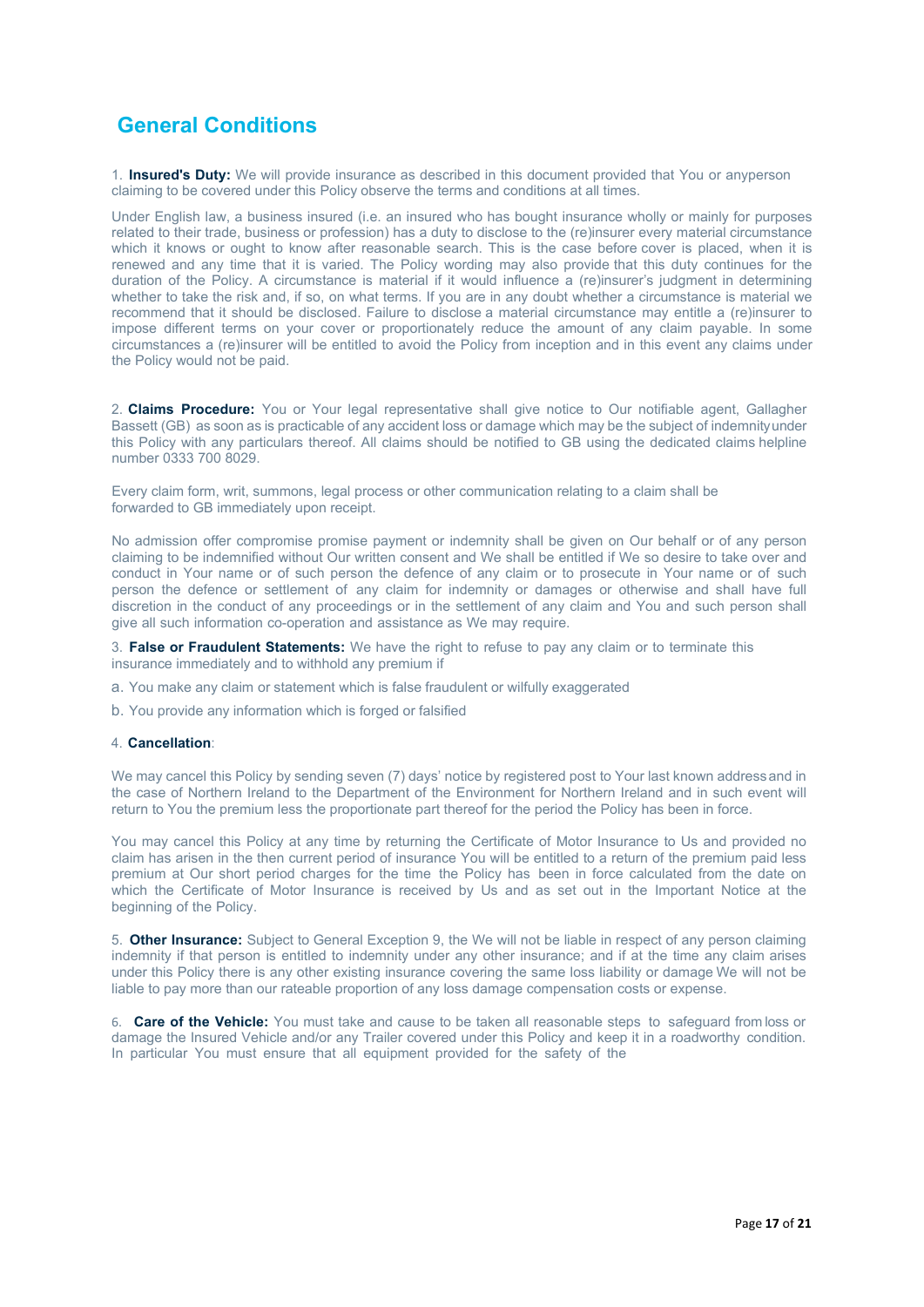Insured Vehicle or of passengers travelling therein shall be at all times fully fitted and maintained. We will have at all times free access to examine the Insured Vehicle or Trailer. The Insured Vehicle must be issued with a valid Ministry of Transport Test Certificate and / or plating certificate where applicable. We may refuse to pay any claim which results in whole or in part from Your failure to comply with this Condition.

7. **Supply of Insured Vehicle Information:** You or Your legal representative must supply such details of any Insured Vehicle to meet the requirements of any legislation applicable in Great Britain and Northern Ireland for entry on the Motor Insurance Database.

8. **Right of Recovery:** We reserve the right to recover from You all sums which We pay because of the requirements of any law if We would not have been liable for those payments according to the terms and conditions of this Policy.

9. **Sanctions:** No (re)insurer shall be deemed to provide cover and no (re)insurer shall be liable to pay any claim or provide any benefit hereunder to the extent that the provision of such cover, payment of such claim or provision of such benefit would expose that (re)insurer to any sanction, prohibition or restriction under United Nations resolutions or the trade or economic sanctions, laws or regulations of the European Union, United Kingdom or United States of America

10. **Law and Jurisdiction:** Unless it has been agreed otherwise between both parties, the language of thePolicy and all communications relating to it will be in English and this contract of insurance will be governedby the law of England and Wales and any disputes arising in connection with this insurance will be submitted to the exclusive jurisdiction of the English courts.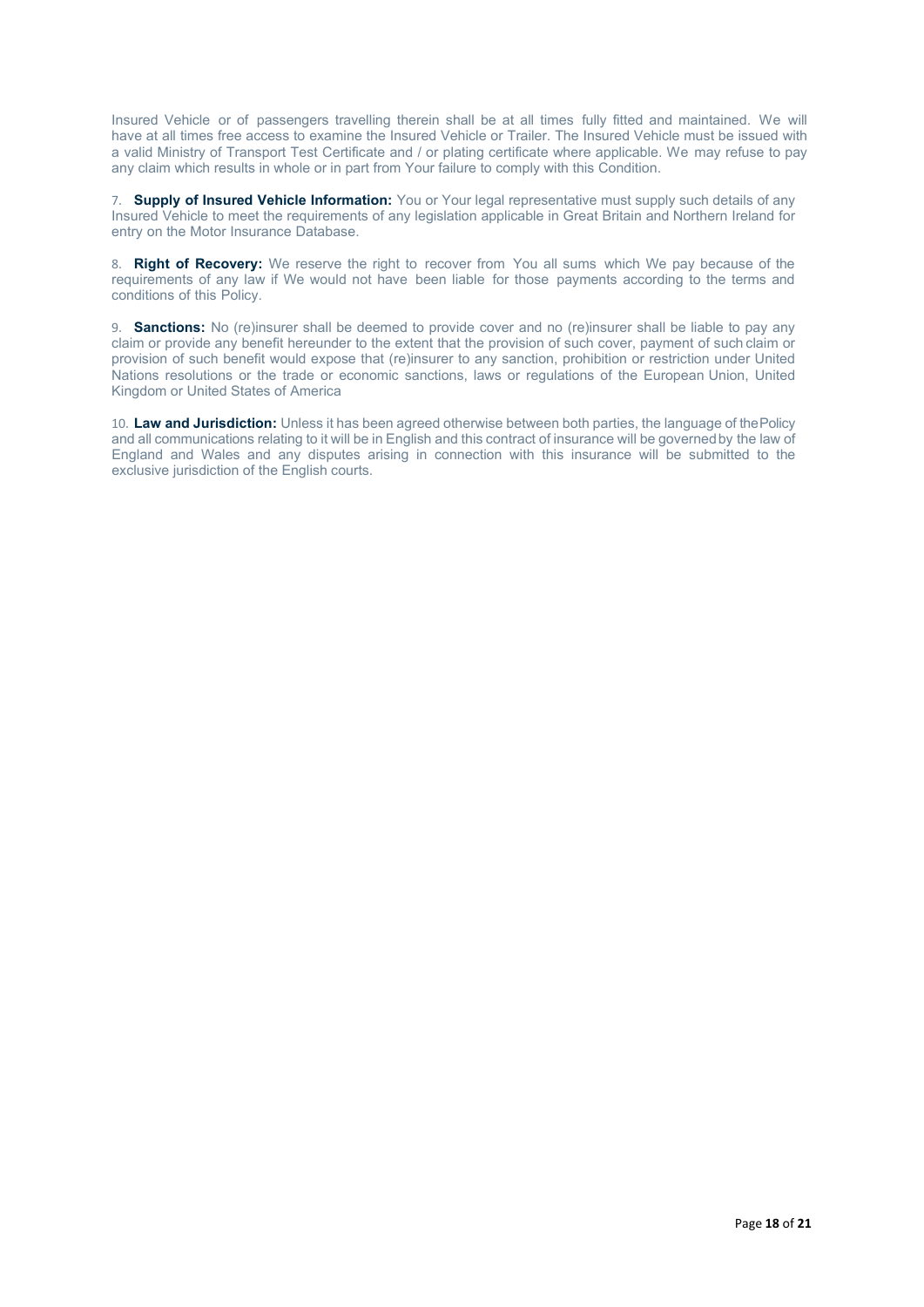### **Endorsements**

The Endorsements shown below apply only if the Endorsement number is specified in Your current schedule and are subject to the terms, conditions and limitations of this Policy.

Where an Endorsement number is followed by:-

- (a) the registration number of a vehicle and/or the name of any person then the Endorsement shall only apply to either the vehicle or person
- (b) additional wording, then such wording shall be read in context with the full Endorsement wording.

#### UU001 **BASIC POLICY EXCESS**

You will be liable to pay the first amount specified in the Schedule of each claim arisingunder Section 2.

This Excess is in addition to any other Excess that may apply.

#### UU002 **WINDSCREEN LIMIT AND EXCESS**

The maximum We will pay for each claim arising under Section 3 is specified in the Schedule.

You will be liable to pay the first amount specified in the Schedule of each claim arising under Section 3.

This Excess is in addition to any other Excess that may apply.UU003

### **YOUNG AND/OR INEXPERIENCED DRIVERS EXCESS**

You will be liable to pay the amount specified in the schedule against this endorsement number in respect of each claim arising under Section 2 if any loss or damage occurs to the Insured Vehicle whilst being driven by or in the care custody or control of any person of less than 21 years of age or with less than 12 months continuous driving experience under a full licence applicable to the Insured Vehicle being driven or who holds a provisional licence.

This Excess is in addition to any other Excess that may apply.

#### UU004 **NAMED DRIVERS DAMAGE EXCESS**

Whilst the Insured Vehicle is being driven by or for the purpose of being driven is in charge of the person(s) specified in the Schedule You will be liable to pay for the first amount specified in the Schedule of each claim arising under Section 2, other than by fire, theft or attempted theft.

This Excess is in addition to any other Excess that may apply.

#### UU005 **NAMED DRIVERS DAMAGE FIRE & THEFT EXCESS**

Whilst the Insured Vehicle is being driven by or for the purpose of being driven is in the charge of the person(s) as specified in the Schedule You will be liable to pay the first amountas specified in the Schedule of each claim arising under Section 2.

This Excess is in addition to any other Excess that may apply.

### UU006 **ADDITIONAL POLICY EXCESS**

You will be liable to pay the additional amount specified in the Schedule of each claim arising under Section 2.

This Excess is in addition to any other Excess that may apply.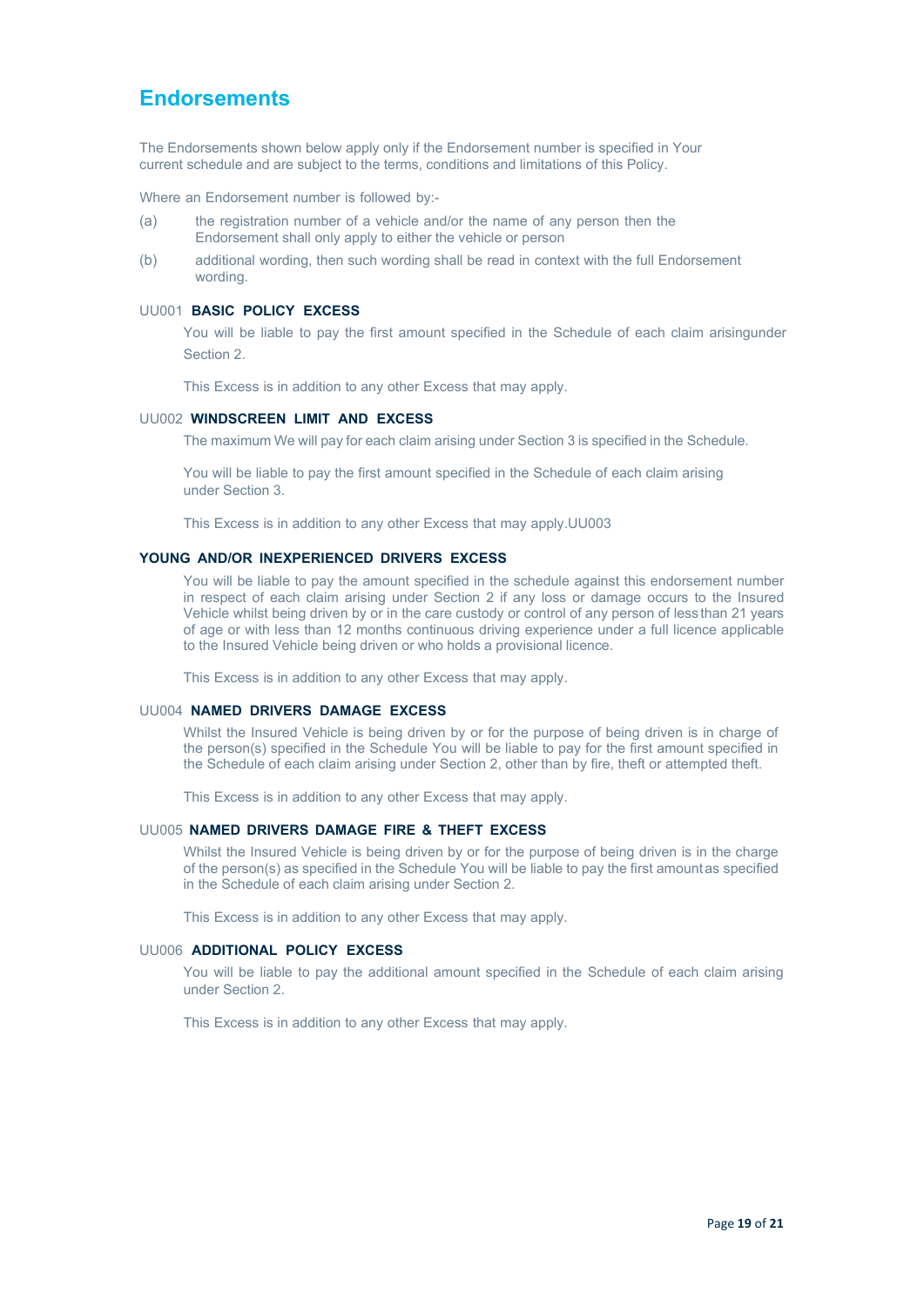#### UU007 **SUSPENDED DRIVER(S) EXCESS**

For a period of 5 (five) years after their licence is reinstated You will be liable to pay the first £500 of each claim arising under Section 2 other than by fire, theft or attempted theft whilst the Insured Vehicle is being driven by or for the purpose of being driven by any person who has had their license suspended.

This Excess is in addition to any other Excess that may apply.

#### UU08 **ALL SECTIONS EXCESS**

You will be liable to pay the first amount specified in the Schedule of each claim arising underthis insurance.

This Excess is in addition to any other Excess that may apply.

#### UU09 **EXCLUDED DRIVERS (BY AGE)**

We will not be liable in respect of accident, injury, loss or damage arising whilst the Insured Vehicle is being driven by or in the care custody or control of any person lessthan the age specified in the Schedule

#### UU010 **EXCLUDED DRIVERS (BY EXPERIENCE)**

We will not be liable in respect of accident, injury, loss or damage arising whilst the Insured Vehicle is being driven by or in the care custody or control of any person who has continuous driving experience under a full licence applicable to the Insured Vehicle of less than the period specified in the Schedule.

#### UU011 **SPECIFIED NAMED DRIVERS**

The Endorsement(s) applicable under this insurance relating to excluded driver(s) shall notapply in respect of the person(s) as specified in the Schedule.

#### UU012 **SPECIFIED NAMED DRIVER(S) WITH TERMS**

The Driver(s) named in the Schedule are deemed to be included subject to the additionalterms and conditions as specified.

#### UU013 **NAMED DRIVER(S)**

This insurance does not operate if the Insured Vehicle(s) is/are being driven by or for the purpose

of being driven is in the charge of any person other than the person(s) as specifiedin the Certificate and/or Schedule.

### UU014 **QUARTERLY PREMIUM ADJUSTMENT CLAUSE**

To ensure that the cover provided under the policy is fully operative and in line with the requirements of the 4th EU Directive on Motor Insurance and the RTA regulations You are required to immediately provide details (including individual registration numbers) of all vehicles for which cover is required for entry onto the UK Motor Insurance Database. The information supplied by You will be relayed to Your broker (or chosen intermediary) and used to calculate any premium adjustment on a pro-rata basis.

However there will be no return of premium in respect of any vehicle which has been the subject of a claim during the Period of Insurance and in no event will the total return exceed 25% of the inception premium for this Policy.